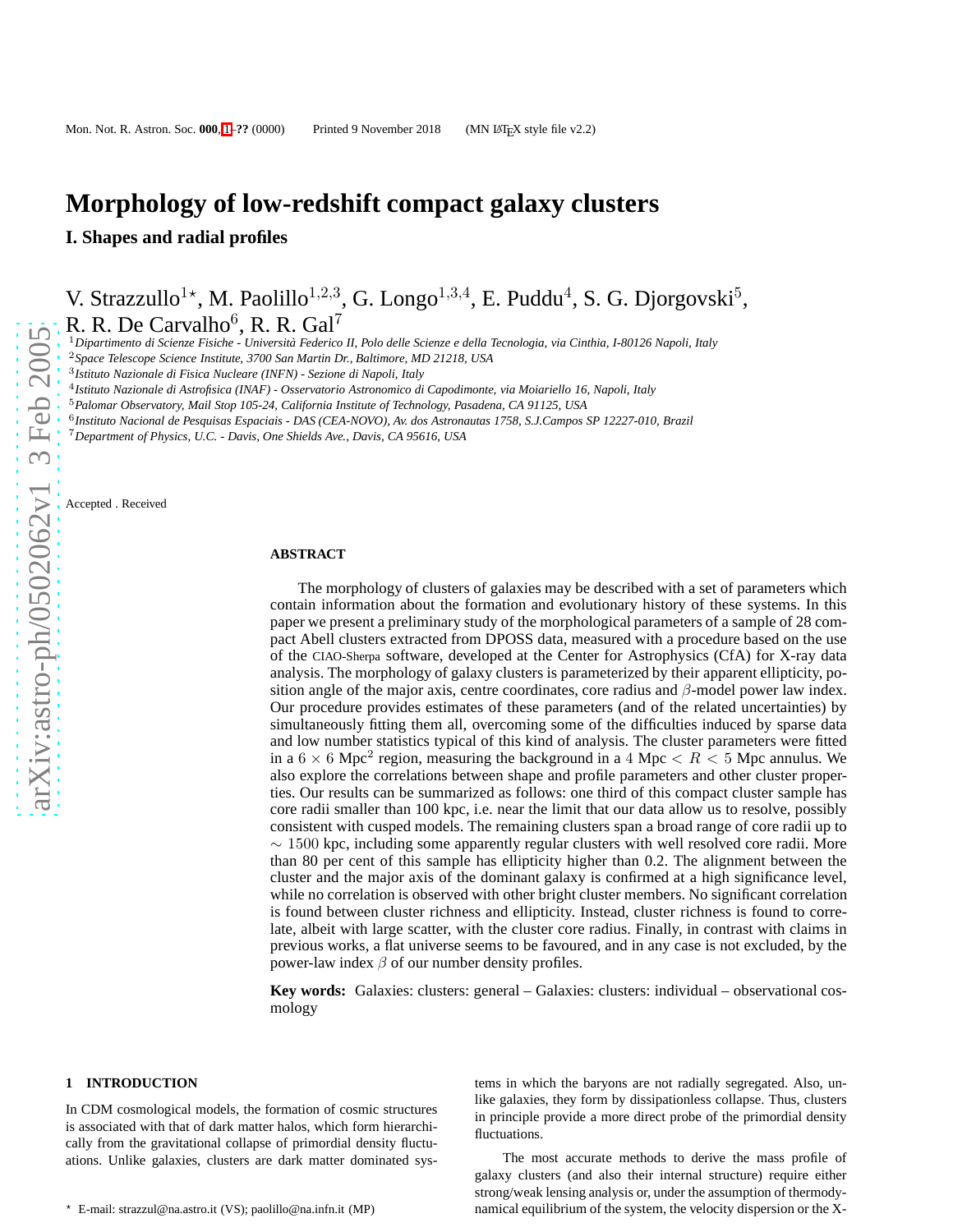ray gas density and temperature profiles. Apart from the validity of the equilibrium assumption, the acquisition of the necessary data is often an expensive task for large, statistically significant samples of clusters. Alternatively, under the assumption that galaxies trace the underlying mass distribution, cluster-sized dark halos density profiles can be derived from galaxy number counts. While this method is not exempt from systematic uncertainties, it relies on few assumptions and, unlike the other methods, can be easily applied to large samples of clusters extracted from wide-field surveys.

[Navarro, Frenk & White \(1996](#page-7-0)) showed via extensive numerical simulations that in a CDM universe, halos of different mass (from dwarf galaxies to rich clusters) follow a universal cusped profile (hereafter NFW):

$$
\frac{\rho}{\rho_{crit}} = \frac{\delta_c}{(r/r_s)(1 + r/r_s)^2}.
$$
\n(1)

The NFW model and its universality have been challenged by several authors, especially because of the rotation curves of low surface brightness galaxies and dwarf galaxies, which show a relatively flat density distribution (see e.g., [Moore et al. 1999;](#page-7-1) [Swaters, Madore & Trewhella 2000](#page-7-2); [de Blok & Bosma 2002\)](#page-7-3). As applied to galaxy clusters, even if the NFW model is often accepted as a good fit to mass density profiles (e.g. [Carlberg et al.](#page-7-4) [1997](#page-7-4); [Markevitch et al. 1999;](#page-7-5) [Geller, Diaferio & Kurtz 1999;](#page-7-6) [Lewis, Buote & Stocke 2003\)](#page-7-7), controversy still exists and has been recently revived by several authors (see for instance [Miralda-Escude 1995](#page-7-8); [Shapiro & Iliev 2000](#page-7-9); [Wu & Chiueh 2001;](#page-7-10) [Sand, Treu & Ellis 2002](#page-7-11); [Biviano & Girardi 2003](#page-7-12)).

From the number density and luminosity profiles of rich galaxy clusters in the ENACS (ESO Nearby Abell Cluster Survey) catalog, Adami et al. (1998, 2001, hereafter AMKB98, AMUS01) found that, if the faint cluster members are included, a core model of the form:

$$
s(r) = s_0 \left(\frac{1}{1 + (r/r_{core})^2}\right)^{\beta} \tag{2}
$$

reproduces the galaxy number density profiles more accurately than cusped (NFW-like) models; the trend turned out to be even more evident for luminosity profiles. This result is in agreement with models predicting different evolutionary scenarios for the luminous and the faint populations of galaxies in clusters. In fact, AMUS01 suggested that galaxy number density and luminosity profiles could be originally cusped, as expected from simulations of dark matter halos [\(Navarro, Frenk & White 1996](#page-7-0), [1997](#page-7-13)) and that, afterward, the cusp in the number density profile could be erased by merging events. This would produce a cusp in the bright galaxy luminosity profile, as well as the core observed in the faint galaxy luminosity profile through tidal disruption of small galaxies near the cluster centre.

The cluster morphological parameters thus bear relevant information on the cluster dynamical status and formation scenarios. For instance, the core radius  $r_{core}$  is a characteristic scale-length of the galaxy distribution inside the cluster, and it has been shown to be tightly correlated with the virial radius (see [Girardi et](#page-7-14) al. [1995,](#page-7-14) hereafter G95). Other relevant information may be obtained from the cluster shapes once they are approximated as spheroids. Rich clusters have been found to show ellipticities up to 0.8, with a mean value of 0.4, and a correlation between ellipticity and richness (the richer the cluster, the more spherical the shape – e.g. [Struble & Ftaclas 1994](#page-7-15); [de Theije, Katgert & van Kampen 1995](#page-7-16)). Moreover, the cluster shape distribution is directly connected to the cosmological parameters: a low density universe produces more concentrated, spherically symmetric clusters than a  $\Omega = 1$  scenario (e.g. [Evrard et al. 1993](#page-7-17)).

In this work we present a preliminary study of the morphological properties of a sample of 28 nearby compact Abell clusters extracted from the Digitized Palomar Sky Survey (DPOSS) [\(Djorgovski et al. 1999](#page-7-18)). The advantages of using DPOSS data are mainly in the wide sky coverage (which allows an extended region around each cluster to be studied), the homogeneous photometric system of the whole data set, and good control of the catalogue completeness and selection criteria [\(Weir et al. 1995](#page-7-19); [Paolillo et al.](#page-7-20) [2001](#page-7-20)).

We point out that we do not attempt to test which model best describes the actual cluster profile. Instead, *we adopt the beta model as a statistically adequate, analytically convenient description of the galaxy distribution* and investigate the correlations between shape, profile parameters and other cluster properties. The comparison between different cluster profile models requires careful stacking of individual clusters to obtain a sufficient S/N ratio (see for instance [Carlberg, Yee & Ellingson 1997;](#page-7-21) [de Theije & Katgert 1999](#page-7-22)), and is beyond the purpose of this work.

The paper is structured as follows: in section  $\S 2$  $\S 2$  we describe the data and the cluster sample, in section  $\S$  [3](#page-2-0) we describe the method used to model cluster radial profiles and to derive morphological parameters, while in sections  $\S$  [4](#page-4-0) and  $\S$  [5](#page-6-0) we present our results and summarize our conclusions. Throughout this paper we use  $H_0 = 50$ ,  $\Omega_M = 1$ ,  $\Omega_{\Lambda} = 0$ . We do not adopt the usual concordance cosmology in order to simplify the comparison with Paolillo et al. (2001), on which this work is partially based. Cosmological parameters only affect our results via the conversion from angular to linear distances. Using a H<sub>0</sub> = 70,  $\Omega_{\Lambda}$  = 0.7,  $\Omega_{M}$  = 0.3 cosmology, distances would be smaller by approximately 20-25 % in our redshift range.

#### <span id="page-1-0"></span>**2 DATA AND CLUSTER SAMPLE SELECTION**

This work is based on catalogues produced from DPOSS data [\(Djorgovski et al. 1999](#page-7-18)) with the SKICAT package [\(Weir et al.](#page-7-19) [1995](#page-7-19)). We started with the initial sample of 80 Abell clusters described in [Piranomonte et al. \(2001](#page-7-23)), which had available calibration frames and at least one reliable spectroscopic redshift (see [Paolillo et al. 2001](#page-7-20)) at the beginning of this work. We note that a much larger cluster sample extracted from DPOSS catalogs is currently available and its analysis is postponed to a future work [\(Gal et al. 2003\)](#page-7-24).

The photometric completeness limit was estimated for each cluster and in each band independently; typical values are  $m_r \simeq$ 20 and  $m<sub>g</sub> \simeq 20.5$  in the Gunn-Thuan photometric system [\(Paolillo et al. 2001](#page-7-20); Paolillo et al., in preparation); K-corrections were not taken into account since, due to the small redshift range covered by the clusters in our sample ( $z < 0.27$ , with only 2 clusters at  $z > 0.2$ ), they are negligible; furthermore, the lack of morphological information for the individual galaxies would introduce unnecessary ambiguities.

For each cluster we extracted from the SKICAT catalogues all objects brighter than  $m<sub>g</sub> = 20$  contained within a square region of  $10 \times 10$  Mpc<sup>2</sup> centered on the cluster centre (as listed in the Abell catalogue), detected in both the g and the r bands (the i-band was not used since it is much shallower than the others) and classified as galaxies in both filters. The large region around each cluster (10  $\times$ 10 Mpc<sup>2</sup> ) was selected in order to sample the cluster galaxy distribution out to a significant distance from the cluster centre (1 Abell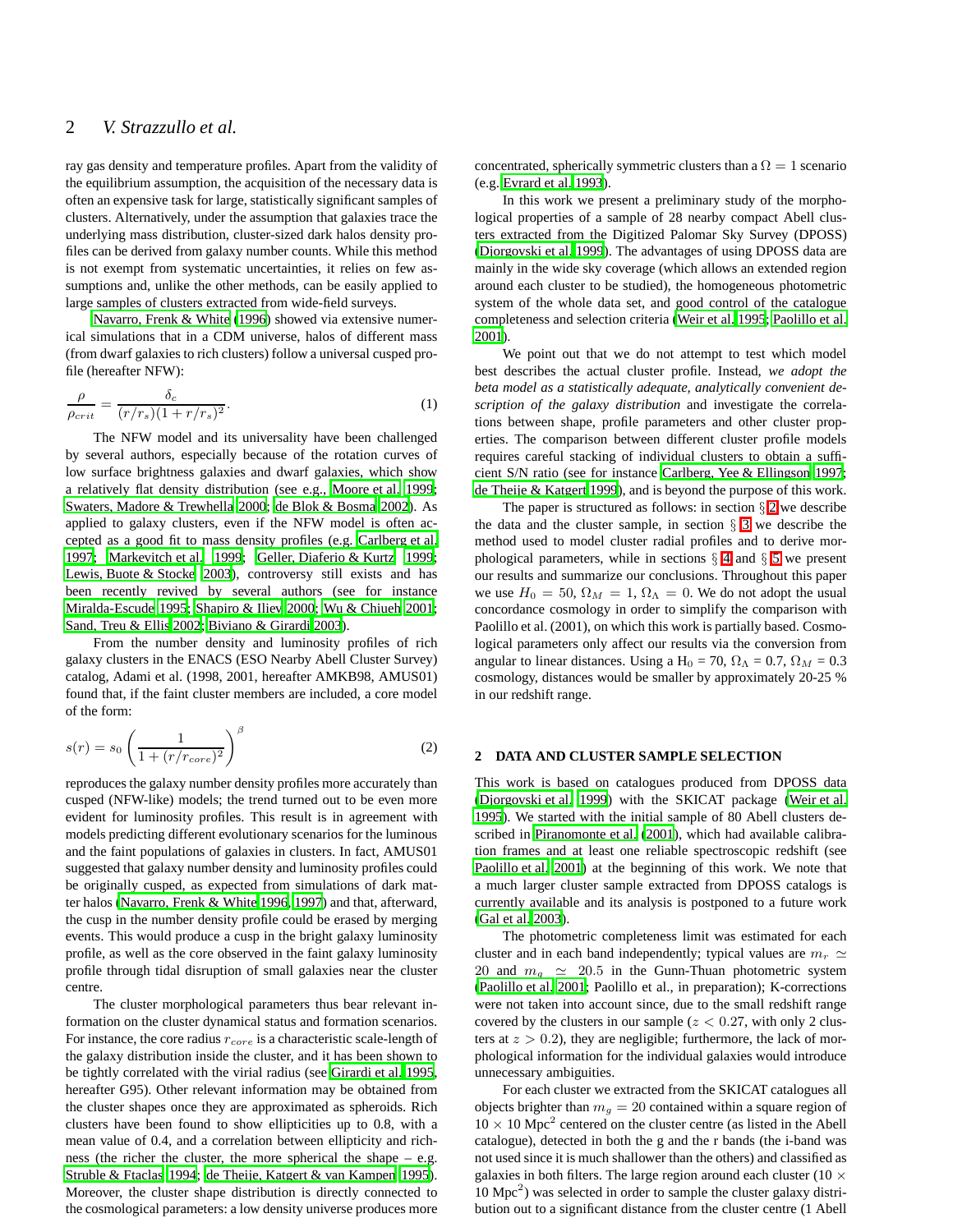radius = 3 Mpc with our cosmology), and to have a control field around each cluster wide enough to achieve a proper background determination. As discussed later  $(\S 3.1)$  $(\S 3.1)$ , the proper cluster fitting was performed on a smaller region  $(6 \times 6 \text{ Mpc})$ .

Galaxy clusters may exhibit different degrees of internal subclustering [\(Baier 1979;](#page-7-25) [Geller & Beers 1982;](#page-7-26) [West, Oemler & Dekel 1988;](#page-7-27) [Dressler & Schectman 1988;](#page-7-28) [Bird 1994](#page-7-29); [Pinkney et al.](#page-7-30) [1996;](#page-7-30) Solanes, Salvador-Solè & Gonzàlez-Casado 1999; [Knebe & Muller 2000](#page-7-32)). In particular, cluster substructure may generally be divided into four categories: dynamical subclumps residing in generally relaxed systems; young clusters in an early merging state; dynamically bound units in the cluster outskirts; and chance projections of groups. Discriminating between these four different cases is extremely difficult in the absence of velocity information. Moreover, subclustering at large distances from the cluster centre  $(1 Mpc)$  may often be due to fluctuations in the extended host supercluster [\(West & Bothun 1990](#page-7-33)).

Obviously, the presence of substructures would make the modeling of the radial profile almost meaningless, since there would be no radial symmetry nor a well defined core radius associated with a central relaxed region of the system. For the purpose of this work, we excluded from our sample all clusters with obvious large substructures by visually inspecting the galaxy surface density maps (smoothed with a Gaussian filter with  $\sigma = 250$  kpc) and rejecting those with multiple isolated peaks within 3 Mpc of the cluster center (see figure [1\)](#page-11-0).

While this is an empirical criterion, a more objective method is not straightforward in our case, due to the low number of galaxies and the lack of spectroscopic information. Our criterion allows the selection of clusters that are broadly regular and single peaked on large scale, and therefore our sample includes several examples of regular clusters like A1914, A1835, A566 [\(Buote & Tsai 1996;](#page-7-34) [Majerowicz, Neumann & Reiprich 2002](#page-7-35); [Zhou et al. 2003](#page-7-36)). However, we also have some systems which are not truly relaxed, generally known from X-ray or dynamical analysis such as the disturbed morphology of A2061 [\(Postman, Geller & Huchra 1988](#page-7-37)), the late merger A2142 [\(Buote & Tsai 1996](#page-7-34)), and the bimodal cluster A98 [\(Beers, Geller & Huchra 1982](#page-7-38); [Krempec-Krygier & Krygier](#page-7-39) [1995](#page-7-39)). We prefer to use a homogeneous criterion for the whole sample without discarding individual clusters for which additional data are available, even if this means that we have to accept some degree of 'imperfection', e.g. low density tails or some level of substructure in the cluster core.

It may be argued that a smaller smoothing scale may reveal smaller scale substructures. In figure [2](#page-11-1) we show the comparison of density maps smoothed with 250 kpc and 150 kpc smoothing scales for two representative cases. We find that, using a 150 kpc scale, only five clusters (A175, A655, A910, A1661, A2177) reveal significant substructure that may in principle question their inclusion in the sample. Our data do not allow to study smaller scale structures in the cluster core since the distance between galaxies is on average greater than 50 kpc (i.e. on scales smaller than 150 kpc shot noise dominates the galaxy distribution). Note however that a smaller smoothing window only affects the sample selection and not the actual fitting (see section  $\S 3.1$ ).

The final sample of clusters which will be the subject of the following analysis consists of 28 objects listed in table [1.](#page-8-0)

# <span id="page-2-1"></span><span id="page-2-0"></span>**3 THE DETERMINATION OF RADIAL PROFILES**

#### **3.1 Model and statistics**

Modeling the 2D distribution of galaxies in clusters is a problematic task due to the small number statistics which affects these sparse data. The classical approach which obtains the number count radial profile by binning and counting galaxies in concentric circular shells, results in the loss of relevant morphological information. Moreover, because of contamination from background/foreground objects, there is a significant decrease in the S/N ratio of the resulting profiles.

Maximum likelihood methods as initially proposed by Sarazin (1980), applied directly to the galaxy positions without any binning, allow these problems to be partially overcome. In general, these methods rely on three fundamental assumptions: i) the observed positions of galaxies are statistically independent (i.e. no substructure is present); ii) the local background is assumed to be uniform; iii) the shape of the galaxy number density function is assumed to be known and characterized by a small number of parameters.

In the literature, radial profiles of galaxy clusters have mainly been determined by means of different implementations of this method. However, even if in principle it would be possible to fit all the parameters simultaneously, in practice the minimization often has to be accomplished insteps, fitting the shape (centre coordinates, ellipticity and position angle) and the profile (core radius, power law index etc.) parameters separately (e.g. AMKB98; see also G95, AMUS01 and [Girardi & Mezzetti 2001](#page-7-40)). Furthermore, in such cases the strong correlation between the model parameters may produce spurious results.

Taking advantage of the formal analogies existing between Xray data (photon hit positions and photon energies) and galaxy catalogues (galaxy positions and magnitudes) in terms of sparse distribution and low statistics, we tailored to our specific needs the Sherpa package present in the  $CIAO<sup>1</sup>$  software, developed at the Chandra X-ray Center. Our procedure allows us to fit all the parameters of the galaxy distribution at the same time, instead of requiring a multi-step approach.

The Sherpa software works on binned data. To minimize the loss of information, we binned the galaxy positions using a square grid of bin size 50 kpc, in order to have at most one galaxy per bin, except for a few clusters in which the highest density bin may contain two galaxies. This is in principle equivalent to using unbinned data.

We assume that galaxy clusters can be described by a standard two dimensional β-model of the form:

$$
f(r) = f(x, y) = \frac{\Sigma_0}{(1 + (r/r_{core})^2)^{\beta}}
$$
 (3)

where:

$$
r(x,y) = \frac{\sqrt{\bar{x}^2(1-\epsilon)^2 + \bar{y}^2}}{1-\epsilon}
$$
 (4)

$$
\bar{x} = (x - x_0)\cos\theta + (y - y_0)\sin\theta\tag{5}
$$

$$
\bar{y} = (y - y_0)\cos\theta - (x - x_0)\sin\theta. \tag{6}
$$

This implies that the characterization of the galaxy profile of each cluster requires the simultaneous fit of the following parameters:

<sup>1</sup> We used CIAO version 2.2.1. Full documentation can be found at <http://cxc.harvard.edu/ciao/>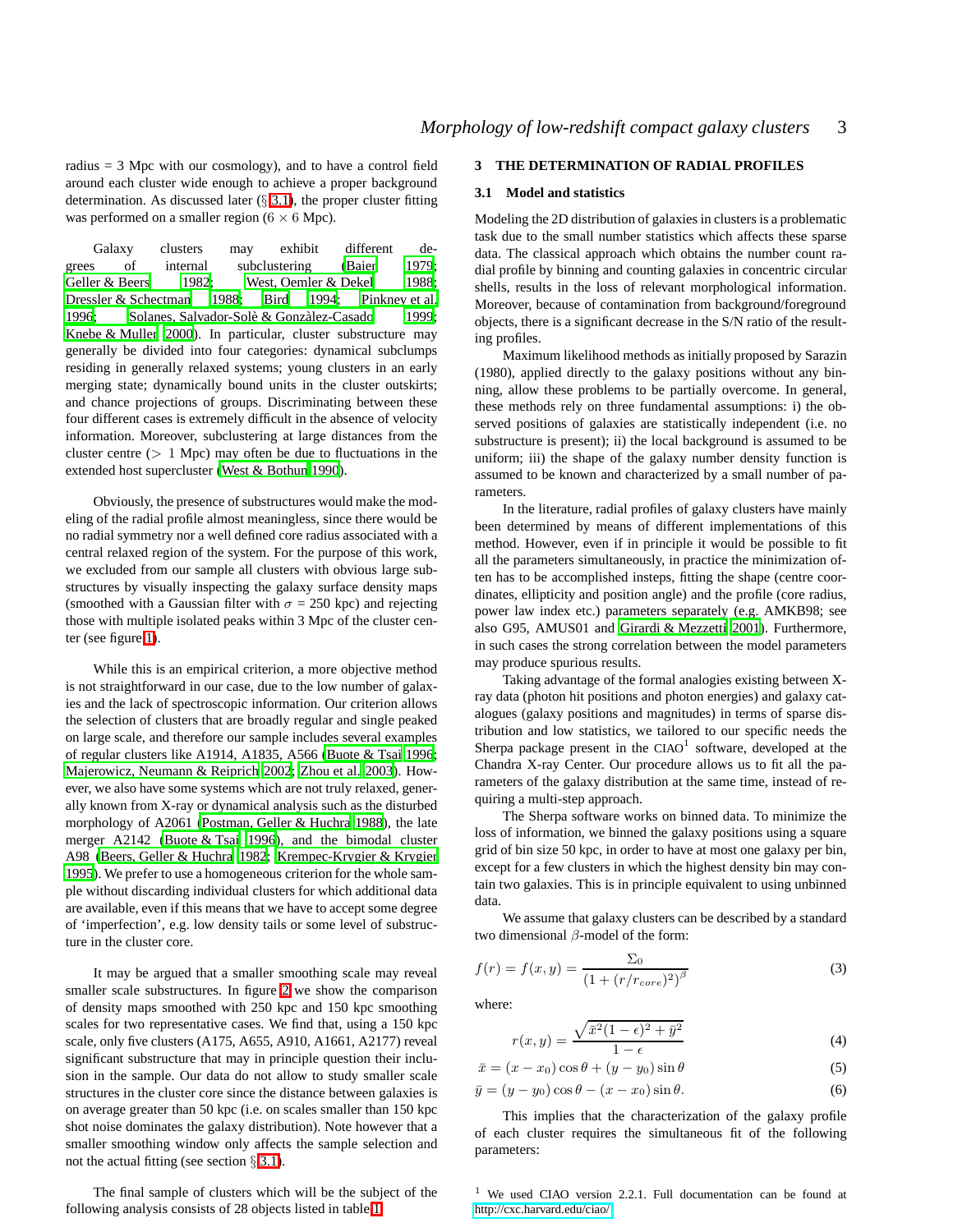i) shape parameters: centre coordinates  $(x_0, y_0)$ , ellipticity  $\epsilon$ , and position angle  $\theta$ ;

ii) profile parameters: core radius  $r_{core}$ , power law index  $\beta$ , central density  $\Sigma_0$  at  $x_0, y_0$ ), and local background density  $\Sigma_{bkg}$  (assumed to be uniform  $)^2$ .

As already explained in the introduction, our goal is not to determine which function describes best the profile of galaxy clusters. We are heavily limited by the small number of galaxies and by the sparse nature of the galaxy distribution, which makes it difficult to discriminate between different profiles for most clusters in our sample. As an example, in figure [3](#page-11-2) we compare the best-fit NFW and  $\beta$ -model profiles, derived through an azimuthally averaged unidimensional fit on binned data, for A286. Even with this simplistic procedure, which minimizes the number of fitted parameters, the two models are almost indistinguishable. In § [4](#page-4-0) we will discuss further the possibility that our clusters follow a cusped distribution.

The use of parametric methods has also been criticized, in particular when not dealing with truly sparse data or theoretically wellestablished functional forms. This criticism arises mainly from the fact that projection effects can transform two intrinsically different spatial profiles to very similar projected profiles, and by the application of parametric methods to a typical case of an ill-conditioned problem such as the radial profile estimation [\(Merritt & Tremblay](#page-7-41) [1994\)](#page-7-41). Although in our case we are actually dealing with sparse data, so that a non-parametric approach would be quite difficult, we are aware that we are simply using a statistically convenient empirical formula in a consistent manner.

In performing our fit we used a maximum likelihood approach, where the likelihood function is the product of the individual probabilities  $P_i$  computed for each bin i assuming that galaxy counts are sampled from a Poisson distribution:

<span id="page-3-0"></span>
$$
\mathcal{L} = \prod_{i} \frac{P_i^{N_i}}{N_i!} \exp(-P_i). \tag{7}
$$

In equation [\(7\)](#page-3-0)  $P_i$  is the sum of cluster and background model amplitudes, and  $N_i$  is the number of observed galaxy counts in bin i. The Cash statistic [\(Cash 1979\)](#page-7-42):

$$
\mathcal{C} = 2\left[\sum_{i} P_i - N_{i, S} ln P_i\right]
$$
\n(8)

is derived from the likelihood function by taking the logarithm of  $-\mathcal{L}$  and dropping the factorial term, which is constant in fits to the same dataset. Unlike the more traditional  $\Delta \chi^2$ , the Cash statistic may be used regardless of the number of counts in each bin (for details, see the [Sherpa Reference Manual 2001](#page-7-43)). We note that, with poorly sample data, the Cash statistic works better than a  $\chi^2$  statistic, even if the latter is tailored to work with low number counts.

#### <span id="page-3-1"></span>**3.2 Fitting procedure and validation**

The application of the CIAO-Sherpa software for the determination of cluster radial profiles was extensively tested on real and simulated data. A first problem to solve was how to estimate the galaxy background. Tests performed on the  $10 \times 10$  Mpc<sup>2</sup> region (i.e.

 $R \leq 5$  Mpc) showed that, for the majority of clusters, the fit was able to recover within 10% the estimate of the background level as obtained manually, by measuring the average galaxy counts in an external annulus (4 Mpc  $\langle R \rangle$  5 Mpc) around the cluster. Both the manual and fitted estimate are reported in table [3.](#page-10-0)

For low S/N objects, while still retrieving the correct background, problems were encountered in fitting the other cluster parameters in the whole  $10 \times 10$  Mpc<sup>2</sup> region. This is a natural consequence of the fact that with low S/N objects, the background fluctuations undermine the cluster detection itself. Therefore, in order to be consistent, we decided to fix for all the clusters the background density to the value measured in the  $4 < R < 5$  Mpc annulus, and to fit the cluster in a smaller region of  $6 \times 6$  Mpc<sup>2</sup>. We tested the effect of a background under- or over-estimation by 15% ( $\simeq 2\sigma$ upper limit on the background fluctuations measured in our catalogs over a  $6 \times 6$  Mpc<sup>2</sup> window) of its measured value on the fitted parameters  $r_{core}$ ,  $\beta$ , ellipticity and position angle: as expected, the ellipticity and position angle are scarcely affected, while there is a systematic effect on  $\beta$  and, to a lesser extent, on the core radius (see figure [4\)](#page-11-3).

The  $6 \times 6$  Mpc<sup>2</sup> was adopted as an optimal compromise between the requirement to sample a relevant part of the cluster, possibly out to the radius where the galaxy density approaches the background level, and the attempt to maximize the S/N ratio of our galaxy counts. Note that this region corresponds to a radius  $R = 3$  Mpc, i.e. one Abell radius in our adopted cosmology, and approximately to the median cluster virial radius [\(Carlberg, Yee & Ellingson 1997](#page-7-21)). Furthermore this choice helps to prevent strong background fluctuations or nearby  $(3 < R < 5$ Mpc) overdensities from affecting the cluster parameter evaluation. The 4 Mpc  $\lt R \lt 5$  Mpc annulus represents a region distant enough not to be contaminated by the cluster itself while sufficiently nearby to be representative of the local cluster background. Since the use of a  $6 \times 6$  Mpc region may include small local substructures (either due to the cluster or the background) which are not discarded by our sample selection criteria, we performed an additional fit on a smaller  $3 \times 3$  Mpc<sup>2</sup> area. The results, which are discussed in section § [4,](#page-4-0) show that the fits performed on the smaller region, while severely affected by the lower statistics, are basically consistent with those performed over the  $6 \times 6$  Mpc<sup>2</sup> area. We show the dependence of the retrieved parameters on the size of the fitted region in figure [5.](#page-12-0) The estimates in the three different regions appear consistent within the errors in the vast majority of cases. The  $\beta$  parameter shows indeed a large scatter, as this is the less stable of the fitted parameters, due to low S/N and incomplete profile sampling in small apertures.

The fit results do not depend on the bin size, provided that the bin is small enough to avoid any loss of information (i.e.  $\sim 1$  galaxy  $\sin^{-1}$ ). Furthermore, the shape parameters (centre coordinates,  $\epsilon$ and  $\theta$ ) derived from the fit are consistent within the errors with respect to profile ( $r_{core}$ ,  $\beta$ ) parameter variations (see figure [5\)](#page-12-0).

We don't find any significant correlation of the fit result on the starting values: using different values within the permitted range (i.e. [0:3000] kpc for  $r_{core}$ , [0:4] for  $\beta$ , [0:1] for  $\epsilon$ , and [0:2 $\pi$ ] for  $\theta$ ), the difference in the retrieved output is  $5\text{-}20\%$  for  $r_{core}$ ,  $1\text{-}15\%$  for  $β$ , less than 2% for  $ε$ , and less than 0.1% for  $θ$  (the larger differences quoted for  $r_{core}$  and  $\beta$  occourring for the clusters with very large core radius).

Finally, we tested our procedure on a sample of 230 mock clusters. Mock clusters are generated following a  $\beta$ -model profile, and all clusters are produced with centre coordinates in the centre of the mock catalog region, which in pixel units is  $(x_0, y_0) = (60, 60)$ ,

<sup>2</sup> The external constraint due to the normalization of the model to the observed total number of galaxies, reduces the degrees of freedom of the problem. Therefore, only three of the four profile parameters are actually independent.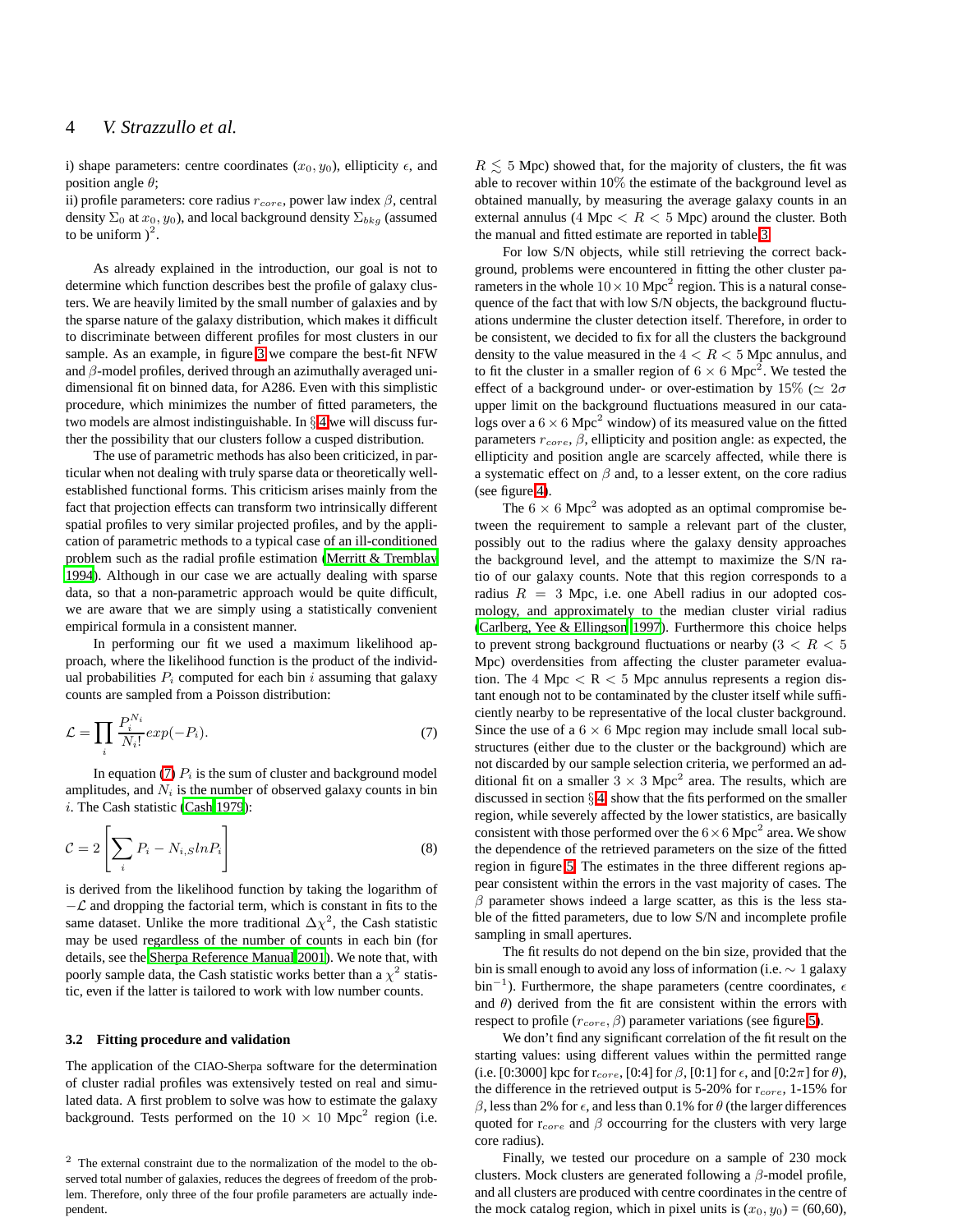ellipticity = 0.4 and  $\beta$  = 0.8, representative of typical values in the real sample, and position angle  $= 1$ . The core radius, central density and background density are randomly chosen in such a way that the total number of objects, the background density  $\sigma_{bkg}$ , the cluster core radius, and the S/N reflect those of the real clusters. The fit on the mock catalogs is performed exactly in the same way as for real clusters: background density is fixed and all the other parameters are left free to float.

The mean ellipticity retrieved is  $0.33 \pm 0.16$ , the mean  $\beta$ is 0.83  $\pm$  0.26, the mean centre coordinates are (60.2, 60.1)  $\pm$  $(1.2, 1.5)$ , the mean position angle is  $1.3 \pm 0.7$ . The distributions of the retrieved ellipticity,  $\beta$ , centre coordinates and position angle are shown in figure [6,](#page-12-1) and are to be compared with the above reported true-values of  $(x_0, y_0) = (60, 60)$ , ellipticity = 0.4, position angle = 1., and  $\beta$  = 0.8. In figure [7](#page-12-2) we show the retrieved vs. true core radius. These plots show that our fitting procedure yields reliable results without significant systematic effects, except possibly for the ellipticity which is slightly skewed toward lower values. This is a result of the background contribution which tends to azimuthally smooth the galaxy distribution. This effect however does not affect our results, as discussed in  $\S$  [4.](#page-4-0) The large dispersion in the P.A. distribution is mainly due to low S/N. In fact, additional simulations with very high S/N mock clusters show that for  $\epsilon > 0.3$ the position angle is correctly retrieved within 10 degrees at most. Note that while the core radius exhibits a large relative dispersion at small radii, due to the difficulty of obtaining a reliable estimate of  $r_{core}$  for small core radii (due to the low S/N within  $r_{core}$ ), the retrieved value is in most cases representative of the true value, and the scatter found for mock clusters is consistent with the average measurement errors that we derive for the real sample.

#### **3.3 Fitting results**

Summarizing the discussion in section  $\S$  [3.2,](#page-3-1) we performed the fit for all clusters in a  $6 \times 6$  Mpc<sup>2</sup> square region, with a bin size of 50 kpc and with the background density fixed to the value measured for each cluster in an external annulus (4 Mpc  $\langle R \rangle$  5 Mpc). Note that the use of the same physical area  $(6 \times 6 \text{ Mpc}^2)$  for all clusters implies that we are considering a different density threshold for each cluster. However, this does not affect our results since we sample the cluster out to a radius where the S/N is negligible, while the use of a fixed density threshold would introduce other effects, such as a dependence on the background fluctuations.

The resulting parameters are listed in table [2.](#page-9-0) Error estimates are calculated by leaving only the highly correlated parameters free to vary (i.e.  $\epsilon - \theta$  and  $r_{core} - \beta - \Sigma_0$ ), and fixing all the others. Even if these are not the formally correct errors, they provide a meaningful uncertainty on the parameter estimates. The formal errors (where all the fit parameters are left free to vary) would often be unconstrained, given the low counts and the large number of parameters being fit.

As a template case, we show in figure [8](#page-13-0) the results of the fitting procedure for the cluster A98. In the upper left panel, the solid line traces the best-fit profile and the dots show the measured density profile. The data and the model are binned using the same set of annuli centered on the cluster centre defined by the fit. We point out that this binning is only used for visualization purposes and it is not involved in the determination of the best-fit parameters. In the upper right panel, we plot the cluster isodensity contours against the model.

In the lower left and middle panels, we plot the confidence contours at  $1\sigma$  and  $2\sigma$  for the highly correlated parameters, namely

 $\epsilon - \theta$  and  $r_{core} - \beta$  (with  $\Sigma_0$  free to vary). Finally, in the lower right panel we plot the distribution of  $|\cos(\theta_{galaxies} - \theta_{cluster})|$ (solid line) and the expected histogram for a random distribution of the galaxy position angles (dashed line). For the other clusters in the sample we show only the three most significant plots, namely the cluster isodensity contours against the model, the fitted profile, and the  $|\cos(\theta_{galaxies} - \theta_{cluster})|$  distribution (fig. [9\)](#page-20-0).

## <span id="page-4-0"></span>**4 DISCUSSION**

In figure [10](#page-21-0) we present the distribution of ellipticities (left panel), slopes  $\beta$  (middle panel), and core radii (right panel) derived from our fits. Even though the sample was selected to include clusters with an overall regular morphology, we find a wide range of ellipticities, with mean value  $\bar{\epsilon} = 0.47$  and dispersion  $\sigma_{\epsilon} =$ 0.2; note that, given the systematic error measured by our simulations  $(\S$  [3.2\)](#page-3-1), the real ellipticity distribution is expected to be slightly skewed toward larger elongations by  $\Delta \epsilon \sim 0.07$ . While this result is in fair agreement with the  $\epsilon$  distribution measured by [de Theije, Katgert & van Kampen](#page-7-16) [\(1995](#page-7-16)), it is in contrast with AMKB98, who found on average low ellipticities, consistent with  $\epsilon \simeq 0$ . However, AMKB98 and AMUS01 were mostly interested in the central cluster region, in order to compare cusped and core profiles; as these authors point out, their study is limited to the very central region of the cluster ( $\simeq 500$  kpc) specifically chosen to avoid substructures. This implies that, apart from possible aperture biases which could affect the result, the cluster region that they fit has intrinsically very small ellipticity.

In fact, in our sample six out of the eight less regular clusters mentioned in § 2 have ellipticity above the mean.

As noted in section § [3.2,](#page-3-1) in order to better evaluate possible effects introduced by overlooked background substructures in the cluster outskirts, we performed an additional fit over a smaller  $3 \times 3$  Mpc<sup>2</sup> region. While the parameters derived in this way are more uncertain because of the lower statistics, and possibly biased by the exclusion of the cluster external region, the ellipticity distribution and the presence of the peak at  $\epsilon \simeq 0.5$  are confirmed also using the parameters derived from this smaller region (the dashed line in figure [10\)](#page-21-0). Furthermore, in figure [11](#page-21-1) we plot the position angles  $\theta$  derived within the  $6 \times 6$  Mpc<sup>2</sup> region against those derived within the  $3 \times 3$  Mpc<sup>2</sup> region (clusters A2061, A2083, A2178 and A910 are not included because no reliable parameters could be determined for them in the  $3 \times 3$  Mpc<sup>2</sup> region). The two estimates are fully consistent and the few points scattered above and below the line are clusters with  $\epsilon \leq 0.25$ , i.e. objects for which the error on the position angle is systematically larger (the higher the ellipticity, the better constrained the position angle of the major axis). This result shows that there is no significant substructure in the cluster outskirts which would affect the cluster P.A., even though the contribution of cluster galaxies is non-negligible between 1.5 and 3 Mpc from the cluster centre: a significant fraction (between 20 and 60 per cent, with a median value of approximately 50 per cent) of cluster members is found in this external region. Therefore, any study of cluster structure sampling less than 1.5 h<sup>-1</sup> Mpc in radius is missing a significant cluster contribution.

The power-law slope  $\beta$  has a peak at  $\sim 0.7$ , with  $\overline{\beta} = 0.8$  and dispersion  $\sigma_{\beta} = 0.27$ ; both the average value and the shape of the distribution are in very good agreement with the results obtained by [Popesso et al. \(2004\)](#page-7-44) based on the ROSAT-SDSS galaxy cluster sample, as well as with the results of [Girardi & Mezzetti \(2001](#page-7-40)) based on a sample of moderate/high redshift clusters . On the other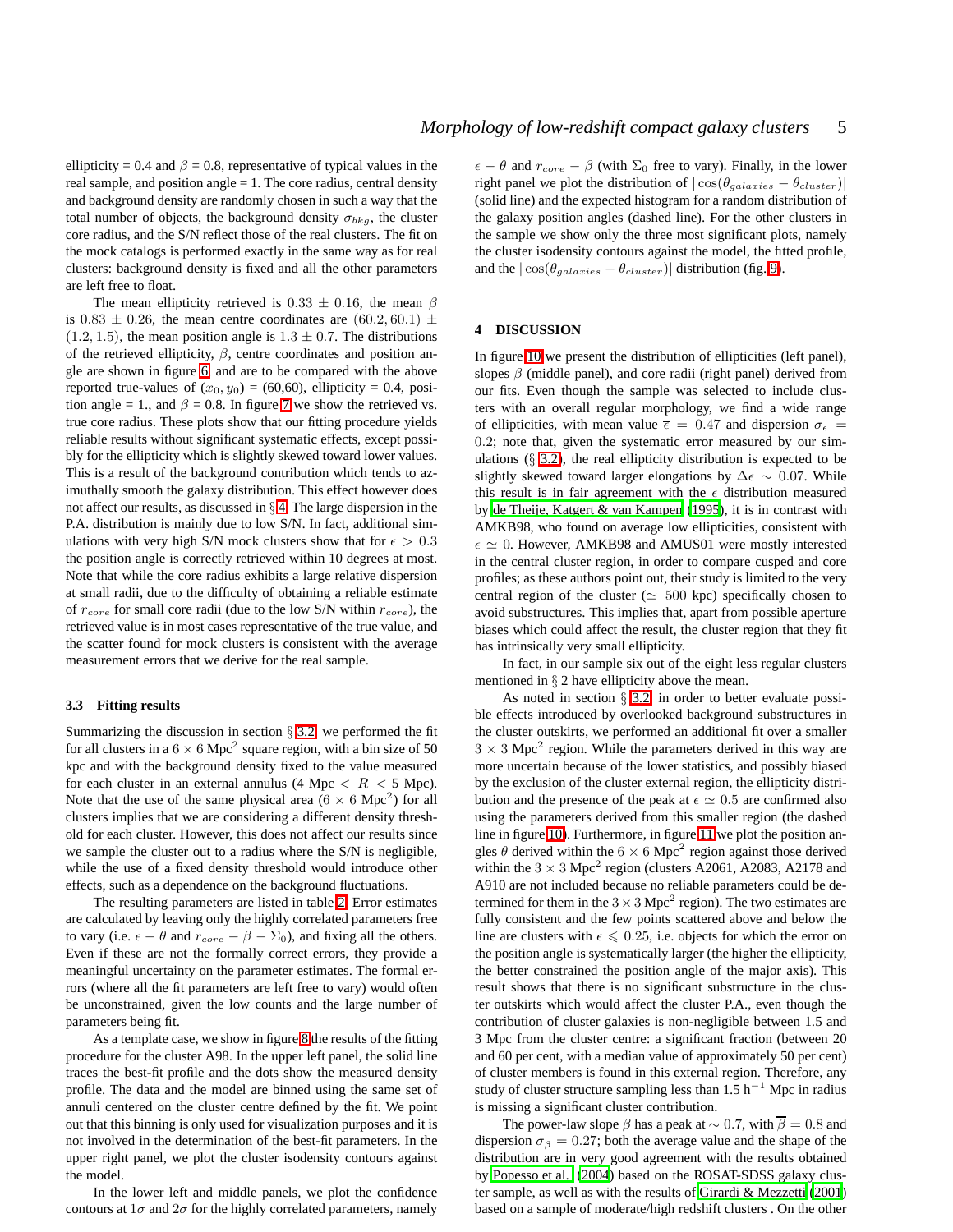hand, our results are again in contrast with those of AMKB98, who found  $\beta = 1.02 \pm 0.08$  for their sample of 60 clusters. Even though our distribution is quite broad, the average value of  $\beta$  is inconsistent at the  $> 3\sigma$  level<sup>3</sup> and none of the clusters in the AMKB98 sample has  $\beta$  < 0.84. While our catalogues are somewhat deeper ( $\sim 0.5$ ) mag) than the ones used by AMKB98, the main differences between us and AMKB98 are that the latter sample a smaller region, thus excluding the contribution of the cluster outskirts, and by the different approach used to estimate the background. Note however, that the fits performed on our smaller  $3 \times 3$  Mpc region, which is closer to the AMKB98 area ( $r > 5r_{core} \sim 1000 \text{ kpc}^4$ ), still yield  $\overline{\beta} = 0.75$ . The two  $\beta$  estimates for the individual clusters are consistent within the errors and there is no evident correlation of  $\beta$ with the size of the sampled region. Note that, according to figure 10 of AMKB98 (based on simulations by [Crone & Evrard 1994;](#page-7-45) [Jing et al. 1995](#page-7-46); [Navarro, Frenk & White 1995;](#page-7-47) [Walter & Klypin](#page-7-48) [1996\)](#page-7-48) our  $\beta$  distribution is compatible with flat universe models either with zero (standard CDM) or non-zero cosmological constant  $(\Omega_m = 0.2 \div 0.3$  and  $\Lambda = 0.7 \div 0.8$ ), in contrast to the AMKB98 result which favoured an open cosmology. We remind, however, that the validity of cosmological constrains obtained through this method is still debated, and depends on the used simulations.

The median core radius is  $r_{core} = 310$  kpc, but the distribution is strongly skewed toward low values with a marked peak at  $r_{core} \sim 100$  kpc. Approximately 1/3 of our sample has  $r_{core}$  < 100 kpc, corresponding to 2 pixels in our fitted maps; for such clusters  $r_{core}$  is thus only marginally resolved, as discussed in § 3.1, so that we cannot exclude a cusped profile. On the other hand 7 clusters have core radii greater than 500 kpc; among these we find six of the less regular systems discussed in § 2.

Some correlation between the dynamical state of the cluster and its core radius is clearly expected, and in fact the most regular clusters (i.e. A79, A763, A971, A1677, A2065, A2083, A2223) all have very small core radius. The intermediate values of core radii refer to clusters which are generally single peaked, but exhibit some broader asymmetric overdensity region, or a filamentary structure. These systems also include the examples of known regular clusters mentioned in § 2.

Our core radii, including the whole sample, are on average larger than those measured by AMKB98 and AMUS01. However, our mean core radius excluding the eight less regular systems would be 213 kpc, with a median of 140 kpc. Nonetheless, AMKB98 found only 6 clusters out of 60 with  $r_{core}$  < 100 kpc. Thus our sample spans a broader range of core radii (mostly due to the inclusion of less regular systems) but is also more peaked toward low values. This could be due to intrinsic differences in the nature of the cluster sample (indeed Solanes, Salvador-Solè & Gonzàlez-Casado 1999 found a very low level of substructure in the ENACS clusters), as well as to the different area used, and possibly to differences in the method adopted, as the intrinsic coupling between  $r_{core}$  and  $\beta$  in the model (we show for reference the  $r_{core}$  vs.  $\beta$  relation in figure [12\)](#page-21-2) is expected to produce larger core radii in correspondence of the steeper powerlaw slopes.

On the other hand, the peak of the core radii distribution at 100 kpc is consistent with the small values ( $< 100h^{-1}$  kpc) of the core

radius recently reported by several authors (e.g. [Girardi &](#page-7-40) Mezzetti [2001](#page-7-40); [Katgert, Biviano & Mazure 2004\)](#page-7-49). Our tests (cfr. figure [4\)](#page-11-3) show that a systematic underestimate of our background level by  $\simeq 15\%$  (or viceversa an overestimate of AMKB98) would result in an average  $r_{core}$  consistent with the AMKB98 value, provided that the most irregular clusters discussed in  $\S$  2 are excluded from the sample. However the  $\beta$  distribution remains inconsistent at the  $3\sigma$ level.

The fits performed on the  $3 \times 3$  Mpc region are generally consistent with those performed on the whole  $6 \times 6$  Mpc area, even though somewhat smaller, yielding a median  $r_{core} = 220$  kpc. However a KS test still rejects the hypothesis that our  $3 \times 3$  Mpc sample and the AMKB98 one are drawn from the same distribution at the 97% level. Note that a misplacement of the cluster center would flatten the central density profile resulting in larger core radii (see for instance [Beers & Tonry 1986](#page-7-50)). According to AMKB98, displacements smaller than 100 kpc have very small effect on the central profile even in the extreme case of a cusped distribution. Thus while such an effect could explain the few clusters with very large  $r_{core}$ , it is unlikely to affect the majority of the clusters.

Significant alignment between clusters and their dominant galaxies has often been observed (see [Lambas, Groth &Peebles](#page-7-51) [1988](#page-7-51), and references therein). This effect seems to be independent of cluster richness [\(Fuller, West & Bridges 1999\)](#page-7-52) and is confirmed up to high redshift. It involves only the cluster dominant galaxy, while the other bright galaxies appear to be randomly oriented, so that the alignment has been claimed to be produced by the same processes that created the dominant galaxy [\(Kim et al. 2001](#page-7-53)). In figure [13](#page-21-3) we show the misalignment between the position angles of the clusters and those of their brightest cluster members (BCM), for those clusters with ellipticity large enough for the position angle to be well constrained. We note that the BCM definition itself depends on the observed area and that it may happen that the BCM lies far from the cluster centre, thus questioning the association of the galaxy with the cluster (if no redshift measurement is available). Because of this reason, when the BCM was located in the cluster outskirts we used the position angle of the giant elliptical closer to the actual cluster centre, as derived from the fitting procedure. In our case, however, this correction affects only slightly the alignment results, since it involves less than one third of the 'high ellipticity sample (i.e.  $\epsilon > 0.25$ ). As can be seen, the correlation existing between the two quantities is confirmed: the random distribution is rejected at a significance level higher than 99.9 %.

For the other galaxies in the cluster, inspection of the right panels in figure [9](#page-20-0) shows that the distribution of their position angles relative to the cluster orientation are consistent with a random distribution, with the possible exception of clusters A2065, A2142, A2178 and A2223. In fact, according to the Kolmogorov-Smirnov confidence levels listed in table [3](#page-10-0) (column 9), these four clusters show a position angle distribution significantly different from the random case.

To compare the morphological parameters with the cluster richness we considered two different estimates. The first  $(R_A)$  is calculated using a criterion similar to the Abell definition, counting how many galaxies fall in the cluster area, with magnitudes in the range  $[m_3, m_3 + 2]$ , and then subtracting the number of field galaxies in the same magnitude range and in an equally large region. The Abell richness estimate, while being historically and operationally correct, is known to suffer from several drawbacks, mostly due to the use of a fixed apparent magnitude range (see, for instance [Gal et al. 2003](#page-7-24)) .

For these reasons we also use a second richness estimate  $R_{LF}$ 

<sup>&</sup>lt;sup>3</sup> The error on  $\overline{\beta}$  is  $\sigma_{\beta}/\sqrt{N}$  where N is the number of clusters in the sample.

<sup>4</sup> We rescaled the AMKB98 sizes by a factor 2 since they assume a cosmology with  $H_0 = 100, q_0 = 0$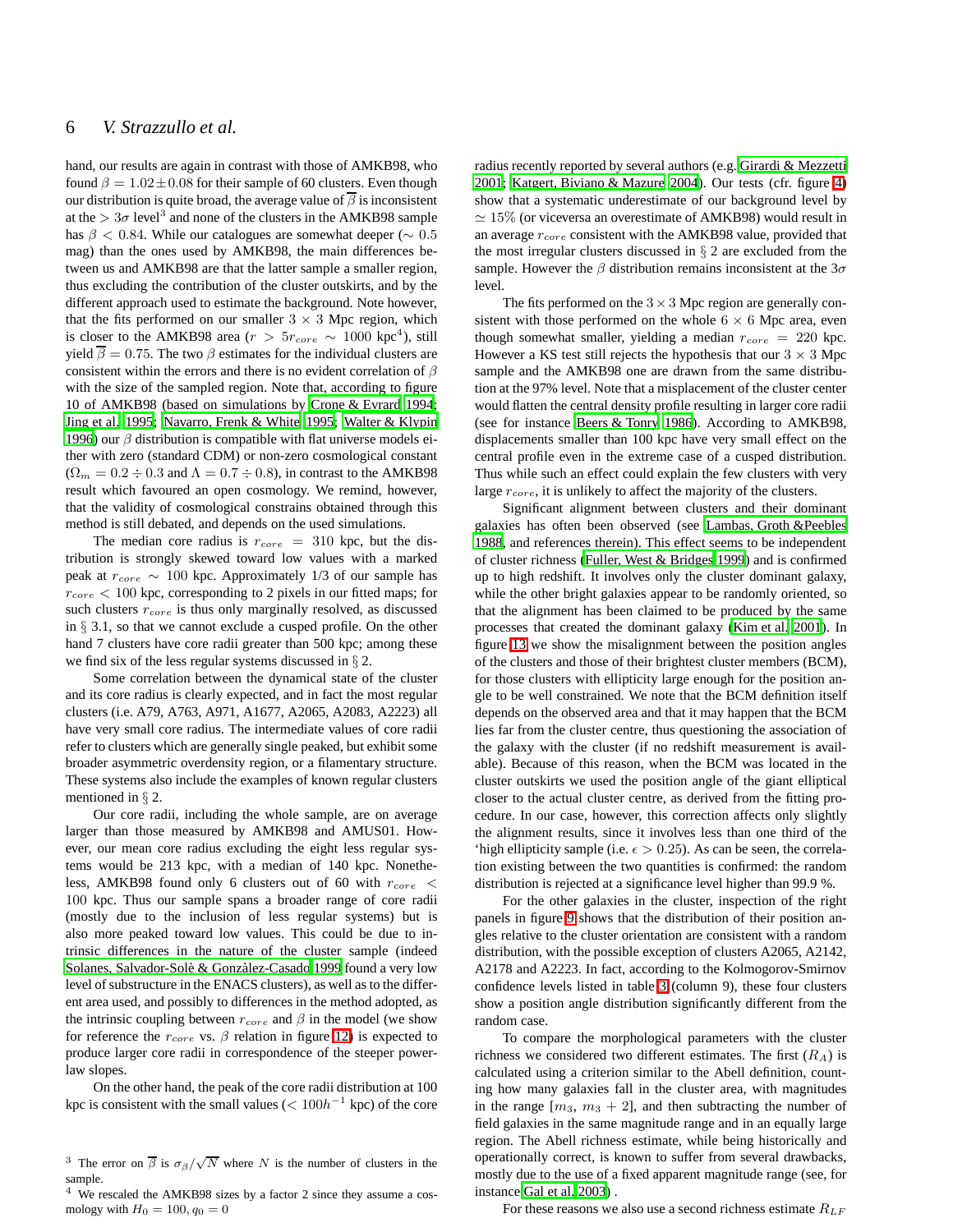based on the cluster luminosity function, which allows us to exploit the entire galaxy sample down to the completeness limit. We used the luminosity functions (LFs) derived by Paolillo et al. (2001; Paolillo et al., in preparation) to compute, for each cluster, the ratio of the number of galaxies brighter than its absolute completeness limit to the number of galaxies brighter than the same limit in the deepest sampled cluster [\(Garilli, Maccagni & Andreon 1999](#page-7-54)). Assuming that the luminosity function has a universal shape, this ratio provides an estimate of the richness of each cluster relative to the richness of the deepest sampled one. While  $R_{LF}$  is not exempt from uncertainties, in particular due to the assumption of the universality of the luminosity function (which is challenged by recent data, e.g. [Piranomonte et al. 2001](#page-7-23), Paolillo et al. in preparation), we note that this approach is equivalent to the use of a fixed absolute magnitude range, and in fact  $R_{LF}$  is well correlated to the richness estimate based on  $M^*$  employed by [Gal et al. \(2003\)](#page-7-24). A comparison between  $R_A$  and  $R_{LF}$  is shown in Figure [14.](#page-21-4)

In Figure [15](#page-21-5) we show the dependence of the cluster core radius on the cluster richness. While the core radius shows little dependence on the Abell richness, a mild correlation (correlation coefficient of 0.62) is found using the LF richness estimate. The stronger correlation found with  $R_{LF}$  could be due to the fact that the latter quantity is a better estimator of the cluster richness since it takes into account the entire detected galaxy population, i.e. the same population used to measure the morphological parameters, while  $R_{Abell}$  samples only the brightest galaxy members. Furthermore, if the core is mainly produced by the fainter galaxies, as suggested by AMUS01, we expect a better correlation with  $R_{LF}$  than with  $R_{Abell}$ . This could also explain the lack of correlation found by G95, who used the Abell richness.

The better reliability of the richness  $R_{LF}$  could also be supported by the mild correlation of the cluster X-ray luminosity with  $R_{LF}$  (correlation coefficient 0.6), even with only 21 clusters for which X-ray luminosities are available, while no evident correlation can be seen with the Abell richness (see figure [17\)](#page-22-0).

Finally, we checked for correlations between the ellipticity and the cluster richness, as found for instance by de Theije et al. (1995). In figure [16](#page-22-1) we plot the ellipticity-richness relation for both  $R_{LF}$  and  $R_A$ ; empty symbols mark the less regular clusters discussed earlier, that are expected to show a larger ellipticity. We do not find any significant correlation between the ellipticity and the cluster richness. We note however that clusters with  $R_A < 40$  tend to reach higher ellipticities, while no cluster with  $\epsilon > 0.6$  is found at larger richnesses. Thus we cannot exclude that richer clusters tend to have, on average, smaller ellipticities. A larger sample is required to confirm this trend.

No evident correlation can be seen between the cluster morphological parameters and the cluster X-ray luminosity; however, X-ray luminosities are available for only 21 clusters of this sample, and the errors on the derived morphological parameters are large, thus this work is not suitable to study such correlations.

### <span id="page-6-0"></span>**5 CONCLUSIONS**

As already stressed by many authors (see, for instance, G95), the derivation of cluster's morphological parameters is strongly dependent on the properties of the galaxy sample. In particular, inhomogeneity of data (in terms of photometric bands, limiting magnitudes, etc.), and incomplete coverage of the cluster area, may introduce systematic errors in the derived sizes, richnesses, ellipticities, etc. In order to minimize these problems, our sample was derived from a homogeneous data set extracted from DPOSS data with well controlled photometric errors, limiting magnitudes, and wide area coverage. The sample was cleaned of all objects with visually evident signs of substructure, in an attempt to fit only compact clusters for which meaningful values of the profile parameters could be derived. The morphological parameters, namely the core radius,  $\beta$  power law index, ellipticity, position angle, and richness were derived, using software originally designed for X-ray data analysis, from the unsmoothed and essentially unbinned galaxy distributions.

The most relevant results of this work may be summarized as follows:

• One third of the clusters in this sample have core radii smaller than 100 kpc, which is close to the limit that our data allow us to resolve, and possibly consistent with cusped profiles.

• The remaining clusters span a broad range of core radii up to ∼ 1500 kpc. While a few of these clusters are likely to be disturbed systems, we find several objects with regular morphology which seem to possess a well resolved core radius.

• More than 80 per cent of this compact cluster sample has ellipticity greater than 0.2, with an average ellipticity of  $\sim 0.5$ .

• The comparison of the cluster position angles obtained within 1.5 and 3 Mpc are in very good agreement, thus confirming the absence of large substructures, and the lack of significant twisting of the cluster isopleths. We confirm the strong alignment between the cluster position angle and the major axis of the brightest ellipticals close to the cluster centre.

• We find an average power-law slope of the cluster profiles  $\overline{\beta} \sim 0.8$ ). This result could be compatible with flat universe models either with zero (standard CDM) or non-zero cosmological constant.

• We find evidence that the core radius is correlated, albeit with large scatter, with the cluster richness, if the entire cluster population is taken into account. On the other hand, we do not find any significant correlation between cluster ellipticity and richness, although a mild trend cannot be excluded with our data.

Future work will allow to confirm and extend our results, using the procedure developed in the present study, to estimate morphological parameters for the larger cluster sample now available in the DPOSS catalogs. Furthermore, it would be desirable to apply the same procedure to galaxy clusters extracted from cosmological simulations and compare the results with real clusters, to derive more accurate information about the cosmological parameters and the process through which galaxy clusters are assembled.

#### **ACKNOWLEDGMENTS**

The authors wish to thank Andrea Biviano, together with Christophe Adami, for kindly providing us with his code at the beginning of this study, and for several helpful suggestions on its use. We also thank Elisabetta De Filippis for many useful discussions. VS acknowledges helpful discussions with Gabriella De Lucia, Maurilio Pannella and Paola Popesso. We thank the referee for very helpful and constructive comments. VS warmly thanks Massimo Capaccioli for assistance and hospitality at the Osservatorio Astronomico di Capodimonte, and is grateful to Ralf Bender and all his group for hospitality at MPE during part of this work. This work was partly funded by the Italian Ministry of Research through a COFIN grant and by the European Social Fund (FSE) through a Ph.D. grant. Processing and cataloging of DPOSS was supported by a generous grant from the Norris Foundation, and by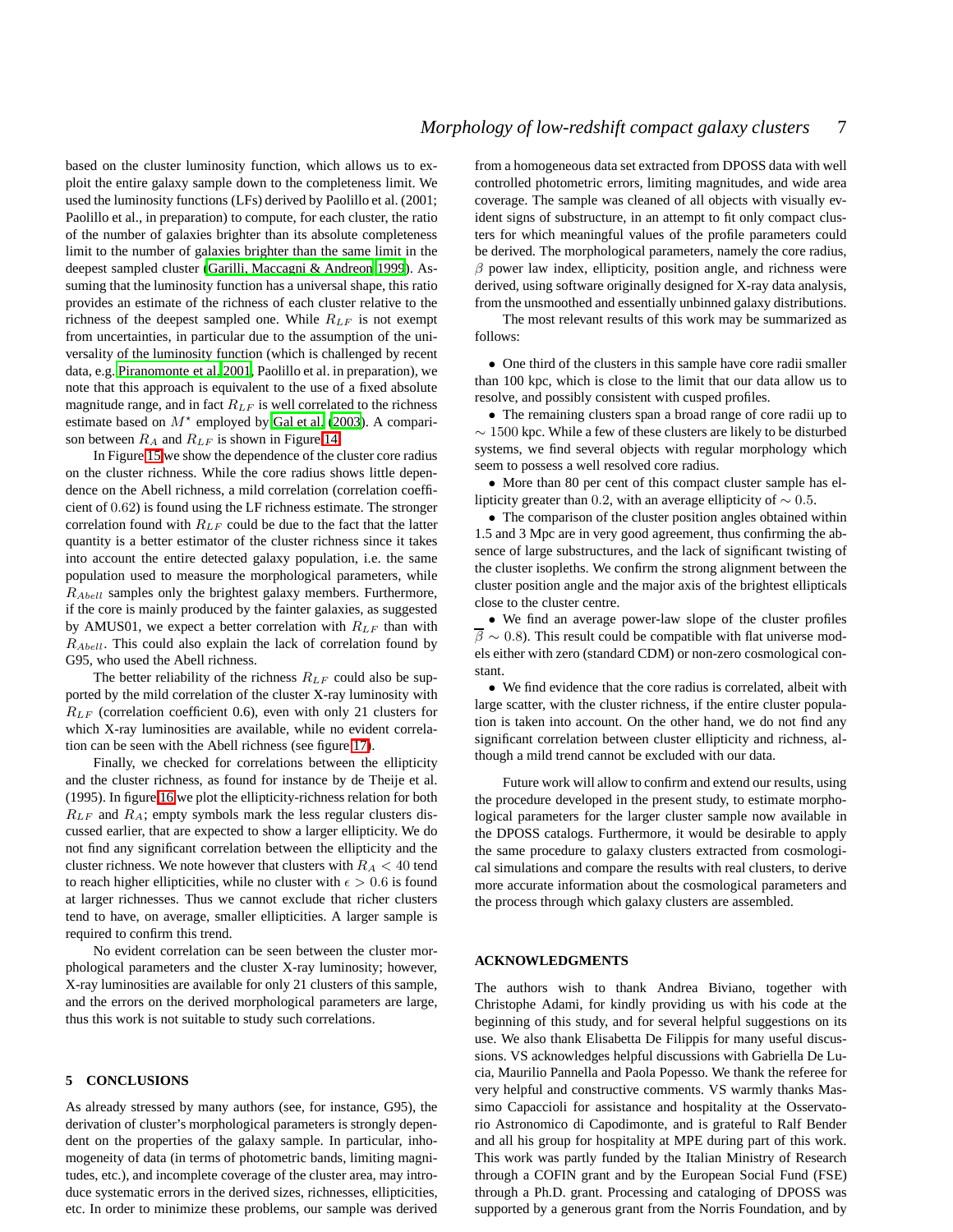other private donors. This research has made use of the X-Rays Clusters Database (BAX) which is operated by the Laboratoire d'Astrophysique de Tarbes-Toulouse (LATT), under contract with the Centre National d'Etudes Spatiales (CNES).

#### **REFERENCES**

- Abell, 1958, ApJS, 3, 211
- Adami, C., Mazure, A., Katgert, P., Biviano, A., 1998, A&A, 336, 63 (AMKB98)
- Adami, C., Mazure, A., Ulmer, M.P., Savine, C., 2001, A&A, 371, 11 (AMUS01)
- <span id="page-7-25"></span>Baier, F., 1979, Astron. Nachr., 300, 85
- <span id="page-7-38"></span>Beers, T.C., Geller, M.J., Huchra, J.P., 1982, ApJ, 257, 23
- <span id="page-7-50"></span>Beers, T.C., Tonry, J.L., 1986, ApJ, 300, 557
- <span id="page-7-29"></span>Bird, C.M., 1994, AJ, 107, 1637
- <span id="page-7-12"></span>Biviano, A., Girardi, M., 2003, ApJ, 585, 205
- <span id="page-7-34"></span>Buote, D.A., Tsai, J.C., 1996, ApJ, 458, 27
- <span id="page-7-4"></span>Carlberg, R.G., Yee, H.K.C., Ellingson, E. et al., 1997, ApJ, 485L, 13
- <span id="page-7-21"></span>Carlberg, R.G., Yee, H.K.C., Ellingson, E., 1997, ApJ, 478, 462
- <span id="page-7-42"></span>Cash, W., 1979, ApJ, 228, 939
- Chandra X-ray Center, 2001,<http://cxc.harvard.edu/ciao/>
- <span id="page-7-45"></span>Crone, M.M., Evrard, A.E., 1994, ApJ, 434, 402
- <span id="page-7-3"></span>de Blok, W.J.G., Bosma, A., 2002, A&A, 385, 816
- <span id="page-7-16"></span>de Theije, P.A.M., Katgert, P., van Kampen, E., 1995, MNRAS, 273, 30
- <span id="page-7-22"></span>de Theije, P.A.M., Katgert, P., 1999, A&A. 341, 371-384
- <span id="page-7-18"></span>Djorgovski, S.G., Gal, R.R., Odewahn, S.C., de Carvalho, R.R., Brunner R., Longo, G., Scaramella, R., 1999, in Wide Field Surveys in Cosmology, eds. S. Colombi, Y. Mellier, & B. Raban, Gif sur Yvette: Editions Frontières, p. 89
- <span id="page-7-28"></span>Dressler, A., Shectman, S.A., 1988, AJ, 95, 985
- <span id="page-7-17"></span>Evrard, A.E., Mohr, J.J., Fabricant, D.G., Geller, M.J., 1993, ApJ, 419L, 9
- <span id="page-7-52"></span>Fuller, T.M., West, M.J., Bridges, T.J., 1999, ApJ, 519, 22
- <span id="page-7-24"></span>Gal, R. R., de Carvalho, R. R., Lopes, P. A. A., Djorgovski, S. G., Brunner, R. J., Mahabal, A., and S. C. Odewahn, 2003, AJ, 125,
- 2064 Garilli, B., Maccagni, D., Andreon, S., 1999, A&A, 342, 408
- <span id="page-7-54"></span><span id="page-7-26"></span>Geller, M.J., Beers, T.C., 1982, PASP, 94, 421
- <span id="page-7-6"></span>Geller, M.J., Diaferio, A., Kurtz, M.J., 1999, ApJ, 517L, 23
- <span id="page-7-14"></span>Girardi, M., Biviano, A., Giuricin, G., Mardirossian, F., Mezzetti, M., 1995, ApJ, 438, 527 (G95)
- <span id="page-7-40"></span>Girardi, M., Mezzetti, M., 2001, ApJ, 548, 79
- <span id="page-7-46"></span>Jing, Y.P., Mo, H.J., Borner, G., Fang, L.Z., 1995, MNRAS, 276, 417
- <span id="page-7-49"></span>Katgert, P., Biviano, A., Mazure, A., 2004, ApJ, 600, 657
- <span id="page-7-53"></span>Kim, R.S.J., Sloan Digital Sky Survey Collaboration, 2001, AAS, 19914202
- <span id="page-7-32"></span>Knebe, A., Muller, V., 2000, A&A, 354, 761
- <span id="page-7-39"></span>Krempec-Krygier, J., Krygier, B., 1995, A&A, 296, 359
- <span id="page-7-51"></span>Lambas, D.G., Groth, E.J., Peebles, P.J.E., AJ, 95, 996
- <span id="page-7-7"></span>Lewis, A.D.,Buote, D.A., Stocke, J.T., 2003,ApJ, 586, 135
- <span id="page-7-35"></span>Majerowicz, S., Neumann, D.M., Reiprich, T.H., 2002, A&A, 394, 77
- <span id="page-7-5"></span>Markevitch, M., Vikhlinin, A., Forman, W.R., Sarazin, C.L., 1999, ApJ, 527, 545
- Merritt, D., Tremblay, B., 1994, AJ, 108, 514
- <span id="page-7-41"></span><span id="page-7-8"></span>Miralda-Escude, J., 1995, ApJ, 438, 514
- <span id="page-7-1"></span>Moore, B., Quinn, T., Governato, F., Stadel, J., Lake, G., 1999, MNRAS, 310, 1147
- <span id="page-7-47"></span>Navarro, J.F., Frenk, C.S., White, S.D.M., 1995, MNRAS, 275,720
- <span id="page-7-0"></span>Navarro, J.F., Frenk, C.S., White, S.D.M., 1996, ApJ, 462, 563
- <span id="page-7-20"></span><span id="page-7-13"></span>Navarro, J.F., Frenk, C.S., White, S.D.M., 1997, ApJ, 490, 493
- Paolillo, M., Andreon, S., Longo, G., Puddu, E., Gal, R.R., Scaramella, R., Djorgovski, S.G., de Carvalho, R., 2001, A&A, 367, 59
- <span id="page-7-30"></span>Pinkney, J., Roettiger, K., Burns, J.O., Bird, C.M., 1996,ApJS, 104,1
- <span id="page-7-23"></span>Piranomonte S., Paolillo M., Longo G., Andreon S., Puddu E., Scaramella R., Gal R., Djorgovski S.G., 2001, ASP Conf. Proc., Vol. 225, p.73
- <span id="page-7-44"></span>P. Popesso, H. Boehringer, J. Brinkmann, W. Voges, D. G. York, 2004, A&A, in press
- <span id="page-7-37"></span>Postman, M., Geller, M.J., Huchra, J.P., 1988, AJ, 95, 267
- <span id="page-7-11"></span>Sand, D.J., Treu, T., Ellis, R.S., 2002, ApJ, 574L, 129
- Sarazin, C.L., 1980, ApJ,236,75
- <span id="page-7-43"></span><span id="page-7-9"></span>Shapiro, P.R., Iliev, I.T., 2000, ApJ, 542L, 1
- Sherpa Reference Manual, 2001, Chandra X-ray Center, Smithsonian Astrophysical Observatory,
- <span id="page-7-31"></span>[http://cxc.harvard.edu/ciao/download/doc/sherpa](http://cxc.harvard.edu/ciao/download/doc/sherpa_html_manual/index.html) html manual/index.html Solanes, J.M., Salvador-Solè, E. Gonzàlez-Casado, G., 1999,
- A&A, 343, 733
- <span id="page-7-15"></span>Struble, M.F., Ftaclas, C., 1994, AJ, 108, 1
- <span id="page-7-55"></span>Struble, M.F., Rood, H.J., 1999, ApJS, 125, 35
- Swaters, R.A., Madore, B.F., Trewhella, M., 2000, ApJ, 531, L107
- Walter, C., Klypin, A., 1996, ApJ,462,13
- <span id="page-7-48"></span><span id="page-7-19"></span><span id="page-7-2"></span>Weir, N., Fayyad, U., Djorgovski, S.G., Roden, J., 1995, PASP, 107, 1243
- <span id="page-7-33"></span>West, M.J., Bothun, G.D., 1990, ApJ, 350, 36
- West, M.J., Oemler, A., Dekel, A., 1988, ApJ, 327, 1
- <span id="page-7-36"></span><span id="page-7-27"></span><span id="page-7-10"></span>Wu, X., Chiueh, T., 2001, ApJ, 547, 82
- Zhou, X., Arimoto, N., Tanaka, I., Jiang, Z., Chen, J., 2003, PASJ, 55, 891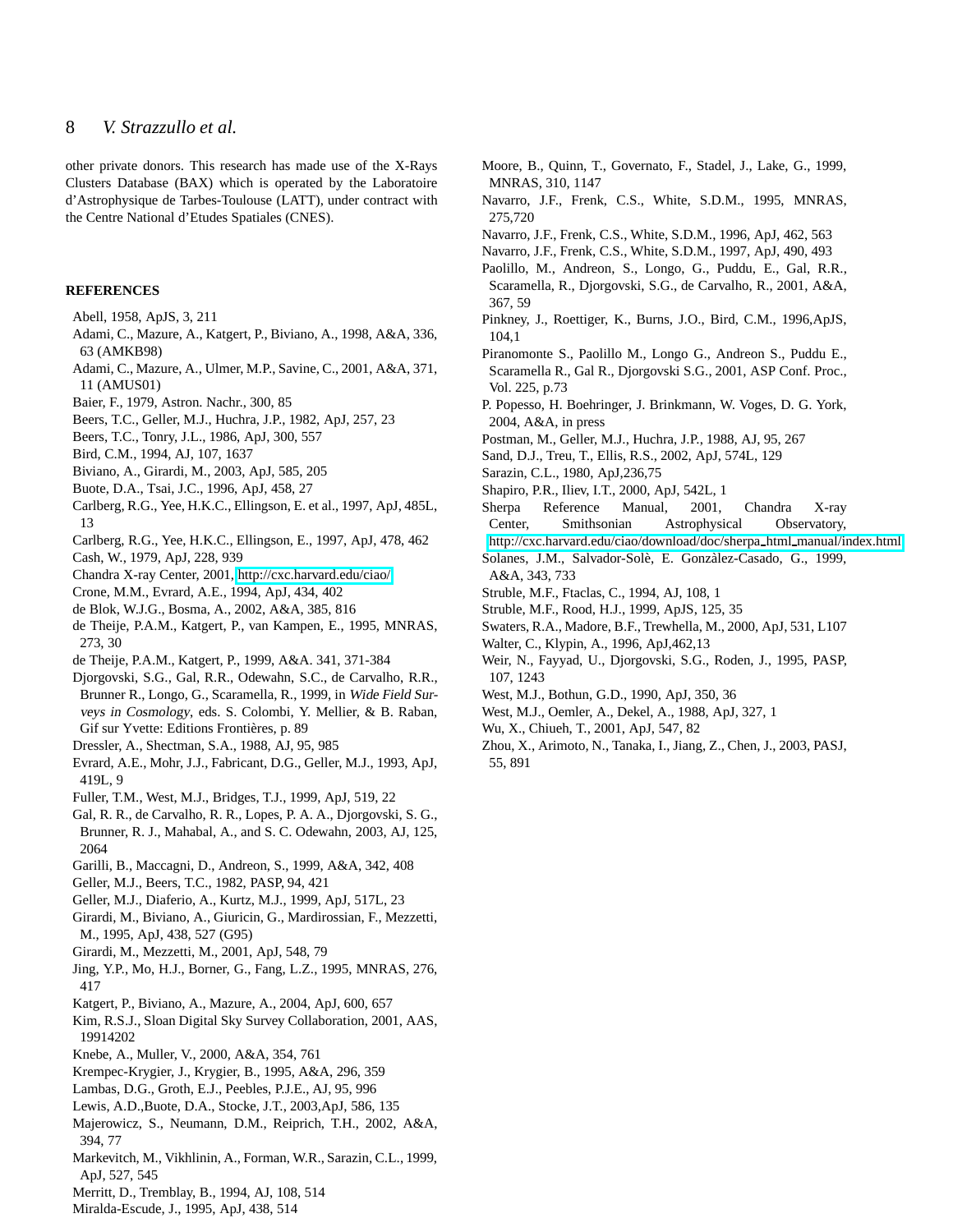<span id="page-8-0"></span>Table 1. The compact cluster sample. The second and third columns give the cluster coordinates (from the Abell catalogue) at equinox J2000.0. In columns 4, 5, 6, and 7 we give, respectively, the cluster spectroscopic redshift derived from literature (in parentheses, the number  $N_z$  of galaxies used to measure z; see [Struble & Rood \(1999\)](#page-7-55) for discussion on lower limits), the Abell richness class (Abell 1958), the X-ray luminosity in the 0.1-2.4 keV band (from the BAX database - LATT), and the plate of the POSS archive where the cluster is imaged.

| Abell N. | RA       | Dec        | $Z(N_z)$   | <b>Abell Richness Class</b> | $L_X$ (10 <sup>44</sup> erg/s) | Plate |
|----------|----------|------------|------------|-----------------------------|--------------------------------|-------|
| 28       | 0:25:10  | 8:08:34    | $0.184(-)$ | $\boldsymbol{2}$            | $\overline{\phantom{0}}$       | 680   |
| 41       | 0:28:46  | 7:51:36    | 0.275(3)   | 3                           |                                | 752   |
| 79       | 0:40:37  | 18:08:27   | 0.093(1)   | $\mathbf{1}$                |                                | 540   |
| 84       | 0:41:50  | 21:24:25   | 0.103 (>1) | $\mathbf{1}$                | 1.82                           | 540   |
| 98       | 0:46:26  | 20:29:24   | 0.104(24)  | 3                           | 0.94                           | 540   |
| 171      | 1:16:46  | 16:15:46   | 0.070 (>4) | $\mathbf{0}$                |                                | 611   |
| 175      | 1:19:33  | 14:52:44   | 0.129 (>0) | 2                           |                                | 611   |
| 192      | 1:24:17  | 4:29:38    | $0.121(-)$ | $\boldsymbol{2}$            | 0.84                           | 755   |
| 286      | 1:58:26  | $-1:46:26$ | $0.160(-)$ | $\overline{c}$              | 2.53                           | 829   |
| 566      | 7:04:29  | 63:17:31   | 0.098(9)   | $\boldsymbol{2}$            | 2.81                           | 088   |
| 655      | 8:25:20  | 47:08:13   | 0.124(1)   | 3                           | 4.90                           | 210   |
| 763      | 9:12:28  | 16:00:36   | 0.085(5)   | $\mathbf{1}$                | 2.27                           | 634   |
| 910      | 10:02:59 | 67:10:30   | 0.206(2)   | 4                           | 5.43                           | 091   |
| 971      | 10:19:46 | 40:58:55   | 0.06(?)    | $\mathbf{1}$                | 1.10                           | 317   |
| 1661     | 13:01:48 | 29:04:51   | 0.167(4)   | $\overline{c}$              | 0.65                           | 443   |
| 1672     | 13:04:45 | 33:33:57   | 0.188(1)   | $\mathbf{1}$                | 4.25                           | 382   |
| 1677     | 13:05:52 | 30:53:56   | 0.184(1)   | 2                           | 5.37                           | 443   |
| 1835     | 14:01:01 | 2:51:32    | 0.252 (>1) | $\mathbf{0}$                | 29.80                          | 793   |
| 1902     | 14:21:46 | 37:18:21   | 0.16(1)    | 2                           | 4.55                           | 326   |
| 1914     | 14:26:02 | 37:49:33   | 0.171(2)   | $\boldsymbol{2}$            | 17.30                          | 326   |
| 2061     | 15:21:15 | 30:39:18   | 0.077(20)  | $\mathbf{1}$                | 4.85                           | 449   |
| 2065     | 15:22:42 | 27:43:22   | 0.072(22)  | $\boldsymbol{2}$            | 5.55                           | 449   |
| 2069     | 15:23:57 | 29:54:25   | 0.116(9)   | $\boldsymbol{2}$            | 3.45                           | 449   |
| 2083     | 15:29:26 | 30:44:45   | 0.114(1)   | $\mathbf{1}$                |                                | 449   |
| 2142     | 15:58:16 | 27:13:30   | 0.091(103) | 2                           | 21.24                          | 516   |
| 2177     | 16:20:58 | 25:44:56   | 0.161 (>0) | $\mathbf{0}$                | 2.20                           | 517   |
| 2178     | 16:21:30 | 24:39:00   | 0.093(2)   | 1                           | 0.28                           | 517   |
| 2223     | 16:42:30 | 27:26:24   | $0.103(-)$ | $\mathbf{0}$                |                                | 517   |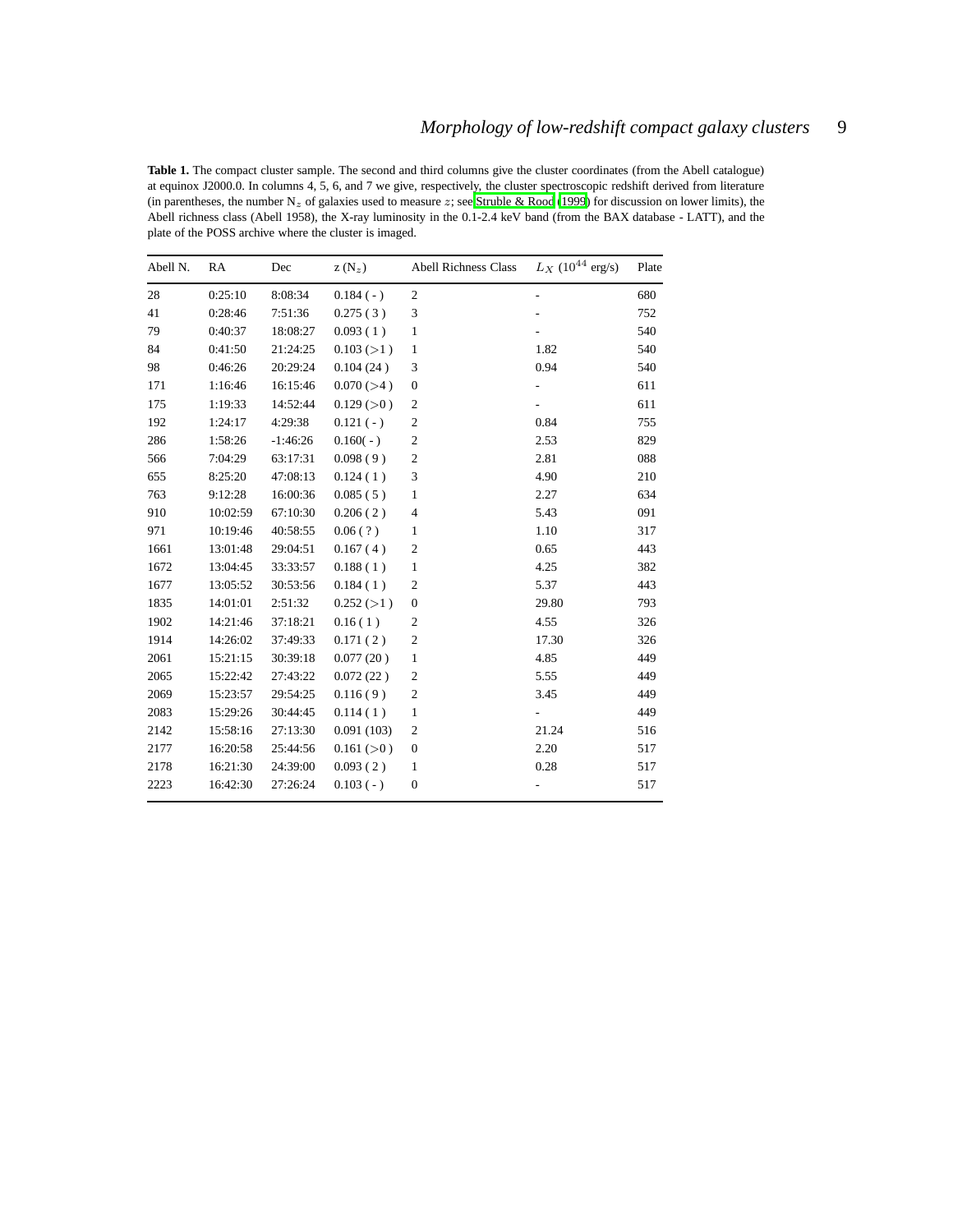<span id="page-9-0"></span>Table 2. Parameter estimates for the compact clusters. Column 1: cluster identification; columns 2-6: estimated parameters: core radius,  $\beta$  power law index, ellipticity, major axis position angle and projected central density. The errors are  $1\sigma$  levels derived as discussed in the text. The tabulated  $\Sigma_0$  are not corrected for the different absolute completeness limits of the clusters.

| Abell N. | $r_{core}$                                | β                                 | $\epsilon$                               | $\theta$                          | $\Sigma_0^*$                    |
|----------|-------------------------------------------|-----------------------------------|------------------------------------------|-----------------------------------|---------------------------------|
|          | (kpc)                                     |                                   |                                          | (rad)                             | $10^{-5}$ gal./kpc <sup>2</sup> |
| 28       | $370^{+260}_{-150}$                       | $1.2^{+0.5}_{-0.3}$               | $0.61^{+0.06}_{-0.07}$                   | $0.06^{+0.17}_{-0.15}$            | $9^{+6}_{-3}$                   |
| 41       | $1000^{+2200}$<br>$-370$                  | $1.6^{+6}_{-0.5}$                 | $0.71^{+0.05}_{-0.05}$<br>$^{\rm -0.05}$ | $1.27^{+0.07}_{-0.07}$<br>$-0.07$ | $4.6^{+1.8}_{-1.4}$             |
| 79       | $140^{+96}_{-89}$                         | $0.83^{+0.2}_{-0.15}$             | $0.55^{+0.09}_{-0.1}$                    | $1.78^{+0.16}$<br>$-0.2$          | $25^{+40}_{-9}$                 |
| 84       | $360^{+210}_{-140}$                       | $0.96^{+0.2}_{-0.16}$             | $0.47^{+0.08}_{-0.09}$                   | $2.21^{+0.2}_{-0.19}$             | $12^{+7}_{-4}$                  |
| 98       | $970^{+490}_{-300}\,$                     | $0.97^{+0.3}_{-0.18}$             | $0.52^{+0.04}_{-0.04}$                   | $2.94^{+0.09}_{-0.09}$            | $8.1^{+2}_{-1.7}$               |
| 171      | $160^{+94}_{-63}$                         | $1.00^{+0.3}_{-0.16}$             | $0.25^{+0.13}_{-0.14}$                   | $1.9^{+0.8}_{-0.5}$               | $27^{+15}_{-9}$                 |
| 175      | $390^{+210}_{-160}$                       | $0.70^{+0.13}_{-0.09}$            | $0.58 \substack{+0.05 \\ -0.05}$         | $2.34_{-0.11}^{+0.12}$            | $9^{+5}\,$<br>$^{-2}$           |
| 192      | $33^{+57}_{-30}$                          | $0.79^{+0.15}_{-0.15}$<br>$-0.1$  | $0.73^{+0.07}_{-0.07}$                   | $2.71^{+0.14}_{-0.17}$            | $134^{+\infty}_{-80}$           |
| 286      | $310^{+210}_{-120}$                       | $0.94 \substack{+0.3 \\ -0.14}$   | $0.36^{+0.09}_{-0.09}$                   | $3.1^{+0.2}_{-0.2}$               | $11^{+6}_{-4}$                  |
| 566      | $100^{+69}_{-67}$                         | $0.44^{+0.04}_{-0.04}$            | $0.17^{+0.08}_{-0.09}$                   | $2.3^{+0.5}_{-0.6}$               | $19^{+20}_{-6}$                 |
| 655      | $1300^{+550}\,$<br>$-410$                 | $1.3^{+0.5}_{-0.3}$               | $0.34_{+0.04}^{+0.04}$<br>$^{-0.04}$     | $1.62^{+0.12}$                    | $6.8^{+1.5}$<br>$^{-1}$         |
| 763      | $30^{+35}_{-29}$                          | $0.61^{+0.07}_{-0.07}$            | $0.54^{+0.09}_{-0.09}$                   | $0.9^{+0.2}_{-0.2}$               | $84^{+\infty}_{-50}$            |
| 910      | $1400^{+2600}_{-520}$                     | $1.0^{+1.8}_{-0.2}$               | $0.44^{+0.06}_{-0.06}$<br>$^{-0.07}$     | $2.97^{+0.17}_{-0.17}$<br>$-0.18$ | $1.9^{+0.5}_{-0.6}$             |
| 971      | $39^{+34}_{-37}$                          | $0.46^{+0.04}_{-0.03}$            | $0.70^{+0.03}_{-0.03}$                   | $1.50^{+0.07}_{-0.07}$            | $91^{+\infty}_{-40}$            |
| 1661     | $890^{+770}_{-400}$                       | $1.1^{+0.8}_{-0.3}$               | $0.64\substack{+0.05\\-0.05}$<br>$-0.06$ | $1.29^{+0.10}_{-0.10}$            | $\,4.2^{+2}_{-1.3}\,$           |
| 1672     | $280 + 270$<br>$-150$                     | $0.74^{+0.3}$<br>$^{-0.15}$       | $0.006 \substack{+0.19 \\ -0.006}$       | $2.4^{+4}_{-2.4}$                 | $3.4 + 3$<br>$^{-1.3}$          |
| 1677     | ${\bf 15^{+24}_{-14}}$                    | $0.57^{+0.07}_{-0.07}$            | $0.43^{+0.12}_{-0.14}$                   | $2.6^{+0.3}_{-0.4}$               | $^{73^{+\infty}_{-50}}$         |
| 1835     | $81^{+130}_{-58}$                         | $0.54^{+0.07}_{-0.07}$            | $0.56^{+0.06}_{-0.07}$                   | $2.58^{+0.15}_{-0.16}$            | $19^{+\infty}$<br>$^{-10}$      |
| 1902     | $380 + 250$<br>$^{-170}$                  | $0.66^{+0.16}_{-0.11}$            | $0.1^{+0.16}_{-0.1}$                     | $2.5^{+0.6}_{-2}$                 | $4.6+2$<br>$^{-1.3}$            |
| 1914     | $140^{+88}_{-80}$                         | $0.63^{+0.07}_{-0.08}$            | $0.50^{+0.06}_{-0.07}$                   | $0.99^{+0.15}_{-0.15}$            | $18^{+20}_{-7}$                 |
| 2061     | $780^{+260}_{-300}$                       | $0.87^{+0.16}_{-0.16}$            | $0.70^{+0.03}_{-0.03}$                   | $0.78^{+0.06}_{-0.06}$            | $10.7^{+4}_{-1.9}$              |
| 2065     | $97^{+48}_{-51}$                          | $0.60^{+0.05}_{-0.05}$            | $0.17^{+0.08}_{-0.08}$                   | $2.8^{+0.3}_{-0.5}$               | $48^{+40}_{-14}$                |
| 2069     | $340\substack{+190 \\ -\cdots}$<br>$-150$ | $0.82^{+0.19}_{-0.19}$<br>$-0.15$ | $0.35 + 0.08$<br>$-0.09$                 | $2.7^{+0.3}_{-0.3}$               | $9^{+5}\,$<br>$^{-3}$           |
| 2083     | $23^{+20}_{-18}$                          | $0.64^{+0.05}_{-0.06}$            | $0.47^{+0.08}_{-0.08}$                   | $1.4^{+0.2}_{-0.2}$               | $140^{+\infty}_{-70}$           |
| 2142     | $857^{+300}_{-310}$                       | $0.79^{+0.15}_{-0.14}$            | $0.54^{+0.03}_{-0.04}$                   | $2.46^{+0.1}_{-0.09}$             | $8.5^{+3}_{-1.4}$               |
| 2177     | $55^{+130}_{-50}$                         | $0.53^{+0.08}_{-0.08}$            | $0.72^{+0.06}_{-0.07}$                   | $1.93^{+0.15}_{-0.13}$            | $25^{+\infty}_{-16}$            |
| 2178     | $340 + 440$<br>$^{-130}$                  | $0.86^{+0.5}_{-0.14}$             | $0.40^{+0.1}_{-0.1}$<br>$-0.11$          | $1.4^{+0.2}$<br>$^{ -0.2}$        | $11^{+5}$<br>$^{-4}$            |
| 2223     | $37^{+53}_{-29}$                          | $0.60^{+0.06}_{-0.06}$            | $0.60^{+0.06}_{-0.07}$                   | $1.15^{+0.13}_{-0.13}$            | $78^{+\infty}_{-40}$            |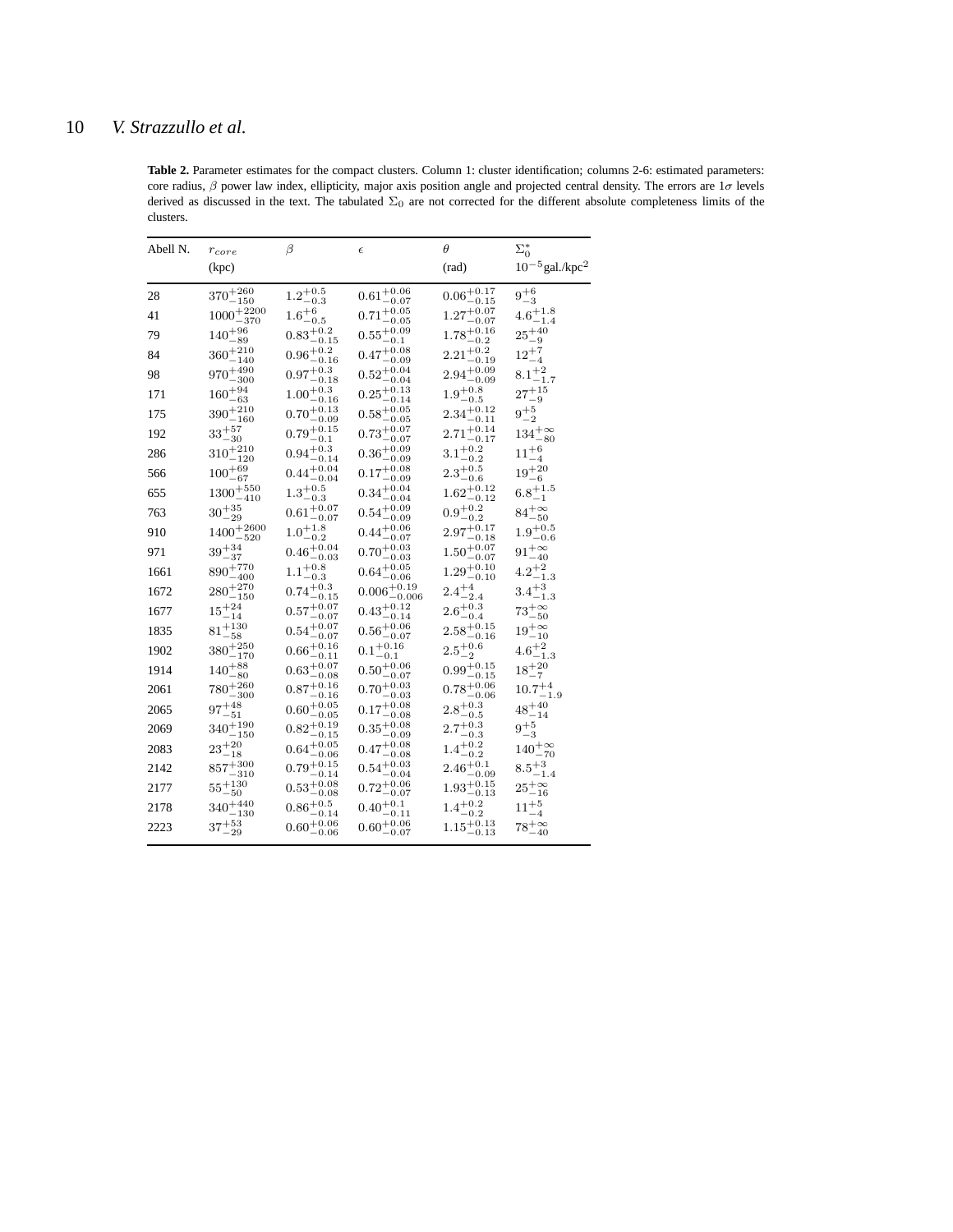<span id="page-10-0"></span>Table 3. Parameter estimates for the compact clusters. Column 1: cluster identification; columns 2-3: richness estimates (R<sub>A</sub>,  $R_{LF}$ ) obtained as described in the text; column 4: total number of galaxies used for profile fitting in the 6  $\times$  6 Mpc<sup>2</sup> region; column 5: background density as estimated in the external annulus ( $4 \leq r \leq 5$  Mpc); column 6: background density as estimated with a simultaneous fit on all 8 parameters; column 7: Kolmogorov Smirnov confidence levels for the distribution of the cluster galaxy position angles. The errors are  $1\sigma$  levels.

| Abell N. | $R_A$  | $R_{LF}$ | $N(6 \times 6 \text{ Mpc}^2)$ | $\Sigma_{bkg}$  | $\Sigma_{bkg}^{fit}$ | $P_{KS}(d > d_{obs})$ |
|----------|--------|----------|-------------------------------|-----------------|----------------------|-----------------------|
|          | (gal.) | (gal.)   | (gal.)                        | gal/sqarcmin    | gal/sqarcmin         |                       |
| 28       | 39     | 69       | 306                           | $0.36 \pm 0.03$ | 0.33                 | 0.8                   |
| 41       | 35     | 216      | 189                           | $0.33 \pm 0.04$ | 0.35                 | 0.3                   |
| 79       | 28     | 38       | 632                           | $0.34 \pm 0.02$ | 0.30                 | 0.4                   |
| 84       | 36     | 81       | 678                           | $0.42 \pm 0.02$ | 0.37                 | $0.5\,$               |
| 98       | 50     | 326      | 853                           | $0.31 \pm 0.02$ | 0.30                 | 0.4                   |
| 171      | 23     | 46       | 939                           | $0.30 \pm 0.01$ | 0.30                 | 0.2                   |
| 175      | 39     | 86       | 532                           | $0.28 \pm 0.02$ | 0.28                 | 0.5                   |
| 192      | 33     | 80       | 337                           | $0.28 \pm 0.02$ | 0.24                 | 0.7                   |
| 286      | 26     | 140      | 327                           | $0.29 \pm 0.02$ | 0.31                 | 0.7                   |
| 566      | 57     | 108      | 834                           | $0.36 \pm 0.02$ | 0.38                 | 0.3                   |
| 655      | 65     | 329      | 630                           | $0.31 \pm 0.03$ | 0.28                 | 0.4                   |
| 763      | 10     | 79       | 818                           | $0.33 \pm 0.01$ | 0.32                 | 0.04                  |
| 910      | 49     | 164      | 232                           | $0.25 \pm 0.03$ | 0.17                 | 0.2                   |
| 971      | 38     | 74       | 1641                          | $0.35 \pm 0.01$ | 0.34                 | 0.05                  |
| 1661     | 39     | 104      | 326                           | $0.30 \pm 0.02$ | 0.31                 | 0.02                  |
| 1672     | 30     | 76       | 217                           | $0.26 \pm 0.02$ | 0.23                 | 0.5                   |
| 1677     | 30     | 125      | 245                           | $0.22 \pm 0.02$ | 0.22                 | 0.1                   |
| 1835     | 64     | 214      | 274                           | $0.25 \pm 0.03$ | 0.23                 | 0.02                  |
| 1902     | 39     | 183      | 366                           | $0.26 \pm 0.02$ | 0.26                 | 0.3                   |
| 1914     | 43     | 171      | 370                           | $0.31 \pm 0.02$ | 0.31                 | 0.3                   |
| 2061     | 37     | 231      | 056                           | $0.33 \pm 0.01$ | 0.33                 | 0.4                   |
| 2065     | 67     | 228      | 583                           | $0.34 \pm 0.01$ | 0.35                 | 0.005                 |
| 2069     | 22     | 162      | 625                           | $0.38 \pm 0.02$ | 0.37                 | 0.02                  |
| 2083     | 21     | 93       | 513                           | $0.29 \pm 0.02$ | 0.28                 | 0.2                   |
| 2142     | 59     | 194      | 841                           | $0.34 \pm 0.02$ | 0.28                 | $9 \times 10^{-6}$    |
| 2177     | 27     | 95       | 468                           | $0.53 \pm 0.03$ | 0.48                 | $0.3\,$               |
| 2178     | 19     | 83       | 908                           | $0.47 \pm 0.02$ | 0.45                 | 0.002                 |
| 2223     | 21     | 73       | 635                           | $0.36 \pm 0.03$ | 0.36                 | 0.004                 |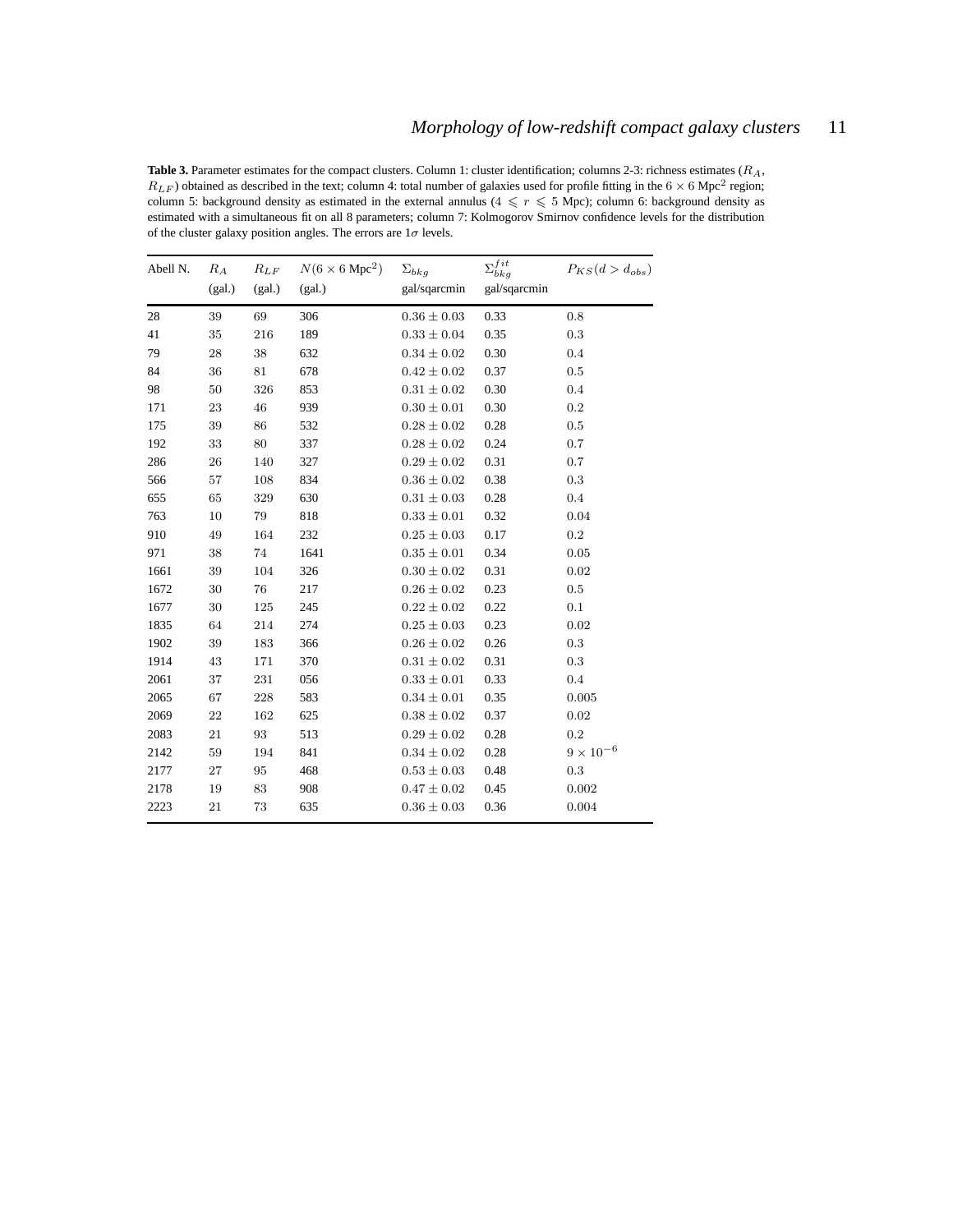

<span id="page-11-0"></span>**Figure 1.** Typical examples of cluster galaxy number density maps, after smoothing with a Gaussian filter with  $\sigma = 250$  kpc (in the cluster restframe). The upper panels show two typical subclustered systems (A1035 and A1081) which are rejected by our selection criteria, while the lower panels present two compact clusters (A286 and A1661) which are included in our sample. Each map covers an area of  $10 \times 10 \text{ Mpc}^2$ .



<span id="page-11-2"></span>**Figure 3.** Example of a unidimensional fit on binned data for one cluster of the sample (A286), with both a cusped profile (dotted line) and a  $\beta$ -model (dashed line).

<span id="page-11-1"></span>

**Figure 2.** Smoothed maps for A2083 (top) and A175 (bottom). Smoothing is gaussian with  $\sigma = 250$  kpc (left) and  $\sigma = 150$  kpc (right). The lower right panel shows cluster substructure on scales of order 150 kpc. The whole frame is  $10 \times 10 \text{Mpc}^2$  wide, while the inner square is  $6 \times 6 \text{Mpc}^2$ .



<span id="page-11-3"></span>**Figure 4.** Effect of a 15% background misestimate on the parameters: core radius (top left),  $\beta$  (top right), ellipticity (bottom left) and position angle (bottom right). In all the panels, the diamonds mark the parameter value fitted with a background density overestimated by 15% of its measured value vs. the usual measured value, while the squares mark the parameter value fitted with a underestimated background vs the usual value. All the fits are performed in the  $6 \times 6Mpc^2$  region. The solid line traces the bisector.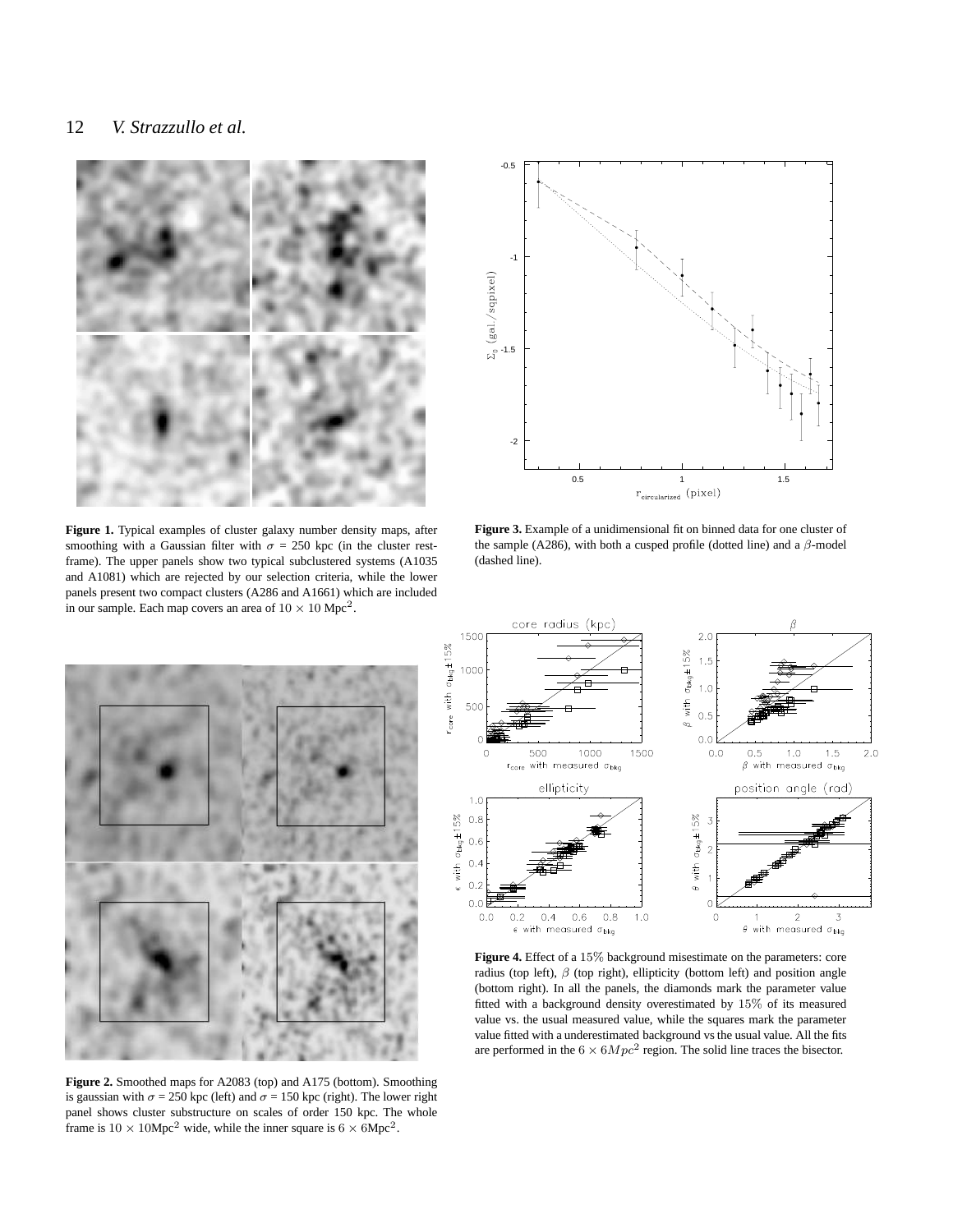

<span id="page-12-0"></span>Figure 5. Dependence of the parameters on the fitted region: core radius (top left),  $\beta$  (top right), ellipticity (bottom left) and position angle (bottom right). In all the panels, the empty/filled symbols mark the parameter value fitted in the  $3 \times 3Mpc^2 / 10 \times 10Mpc^2$  regions respectively vs. the value in the  $6 \times 6Mpc^2$  region. The dashed line traces the bisector.



<span id="page-12-2"></span>**Figure 7.** Retrieved vs. true core radius for the mock cluster sample. The dashed line traces the bisector.



<span id="page-12-1"></span>**Figure 6.** Distribution of the mock cluster parameters. Upper panels: distributions of the retrieved  $\beta$  values (right) and centre coordinates (left - solid and dotted line for  $x_0$  and  $y_0$ , input value was (60,60)). Lower right panel: distribution of retrieved ellipticity; the solid line shows the whole sample, dashed line denotes the high S/N clusters. Lower left panel: distribution of position angles, solid line is for the whole sample, dotted line is for clusters with retrieved ellipticity greater than 0.25.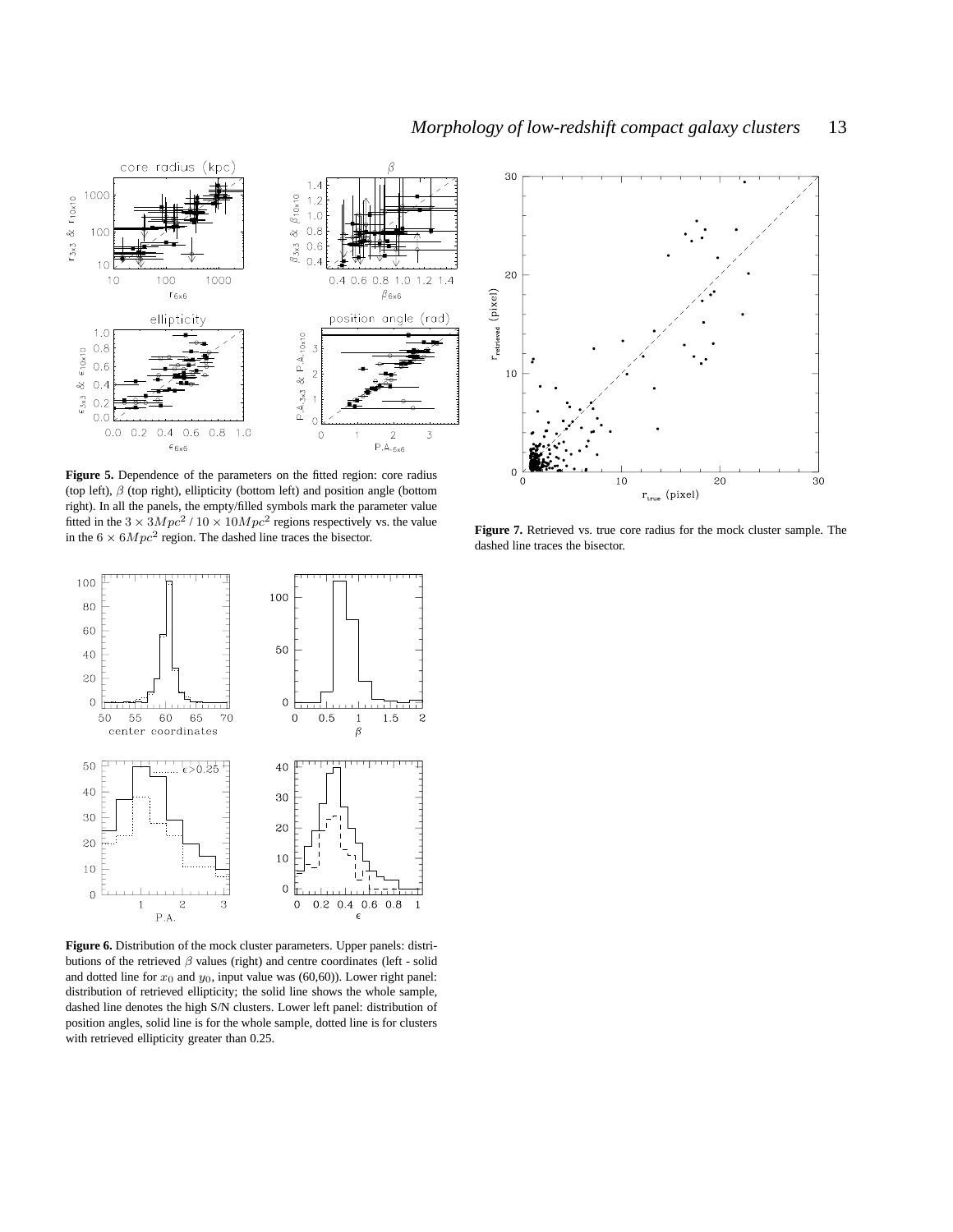

<span id="page-13-0"></span>Figure 8. Cluster A98. Top left panel: radial profile (the solid line marks the model while dots mark the data, see text for details). Top right panel: cluster isocontours in the fitted region (6 × 6 Mpc<sup>2</sup>) plotted on the model. Bottom left and central panels: 1 and 2  $\sigma$  confidence regions for the couples ( $r_{core} - \beta$ ) (with  $\Sigma_0$  free to vary) and ( $\epsilon - \theta$ ) respectively ( $r_{core}$  is in units of bins (1 bin = 0.325 arcmin  $\simeq$  50 kpc), while  $\theta$  is expressed in radians). Bottom right panel: the misalignments of galaxy P.A. with cluster P.A. (solid line) compared with those expected for a random distribution of galaxy position angles (dashed line).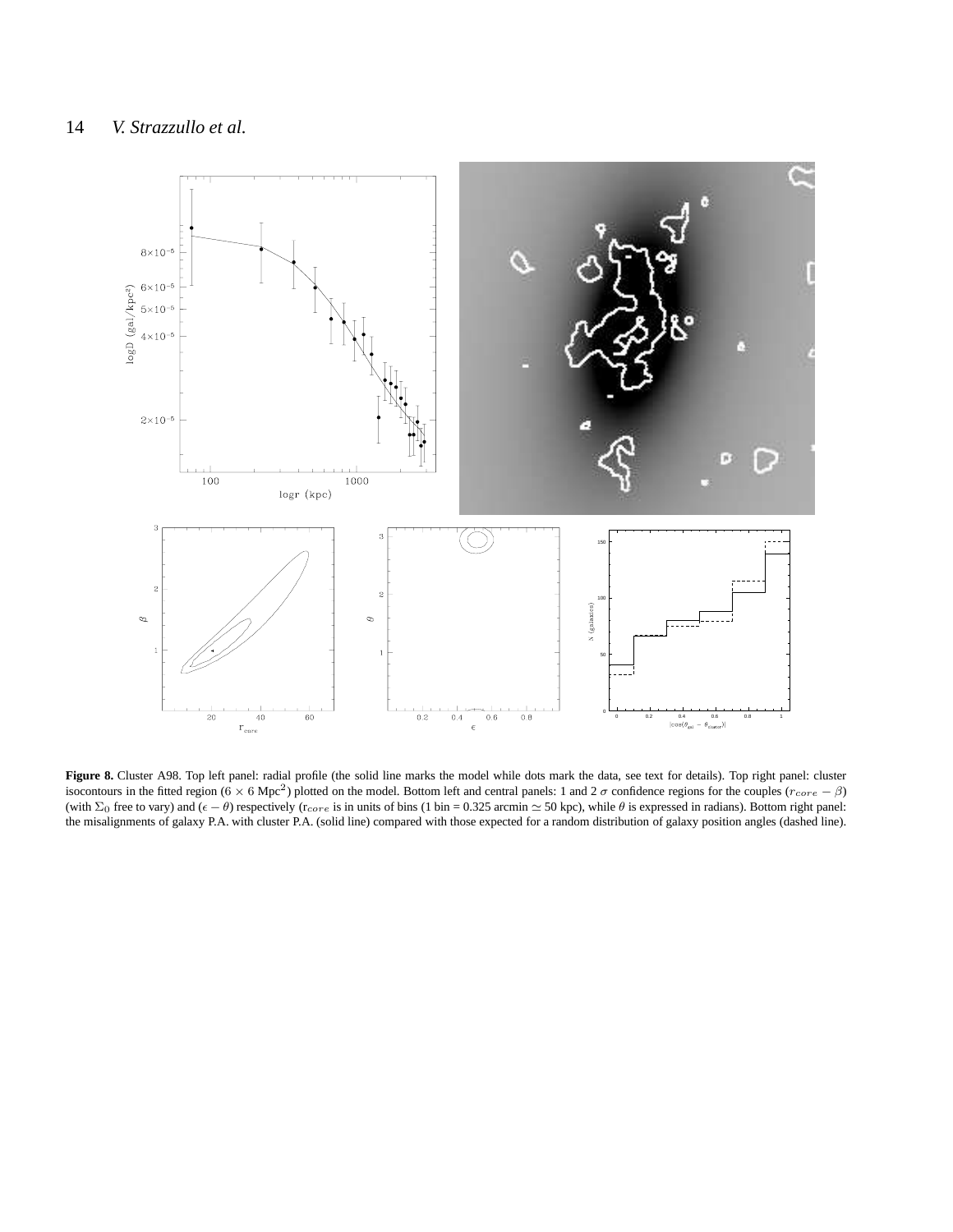

**Figure 9.** Radial profile and contour plot in the fitted region  $(6 \times 6 \text{ Mpc}^2)$  - model images are all shown with the same contrast/bias) and galaxy P.A. distribution for (starting from top): A28, A41, A79, A84 (see fig. 2 for details).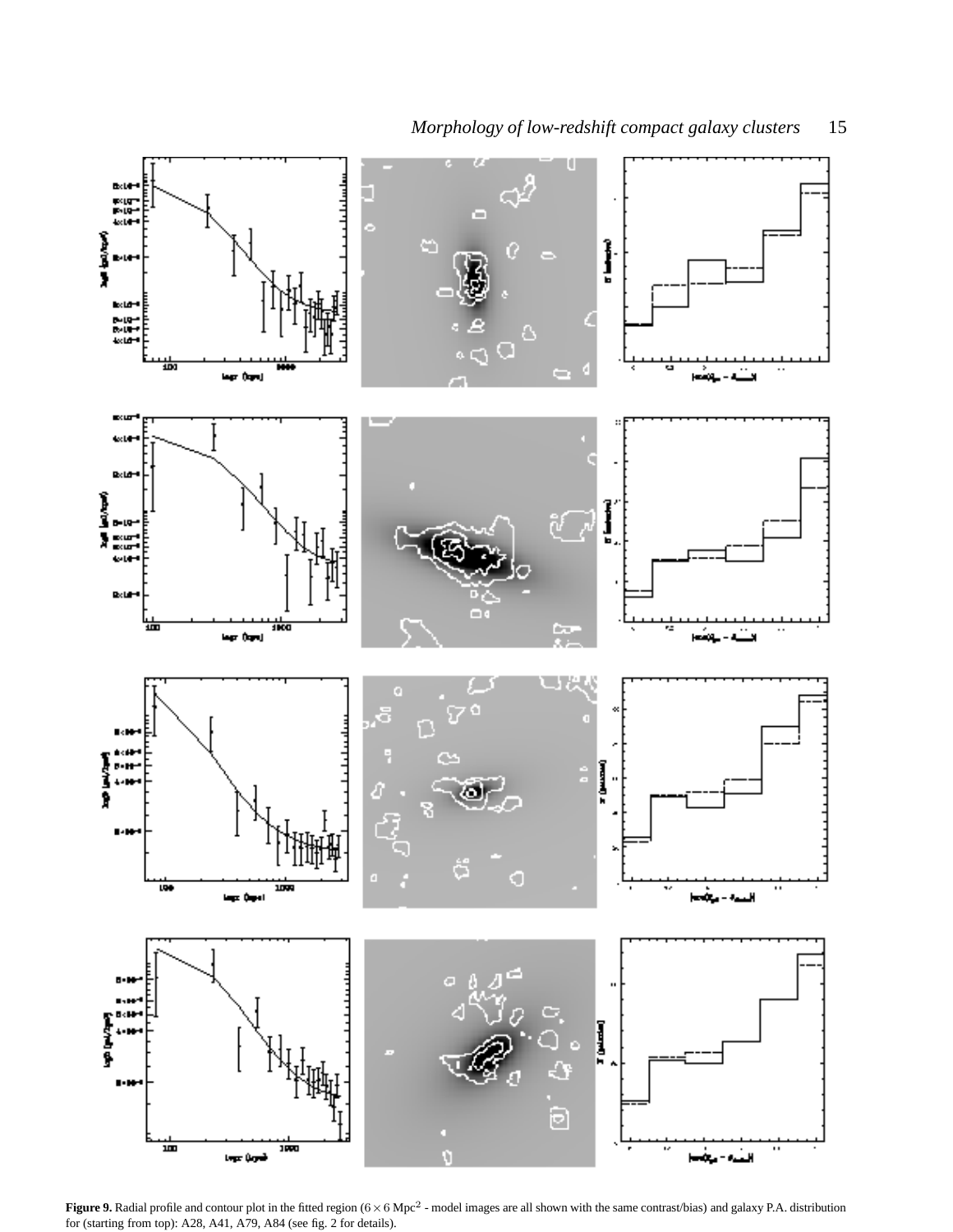

Figure 9. (continued). Starting from top: A171, A175, A192, A286.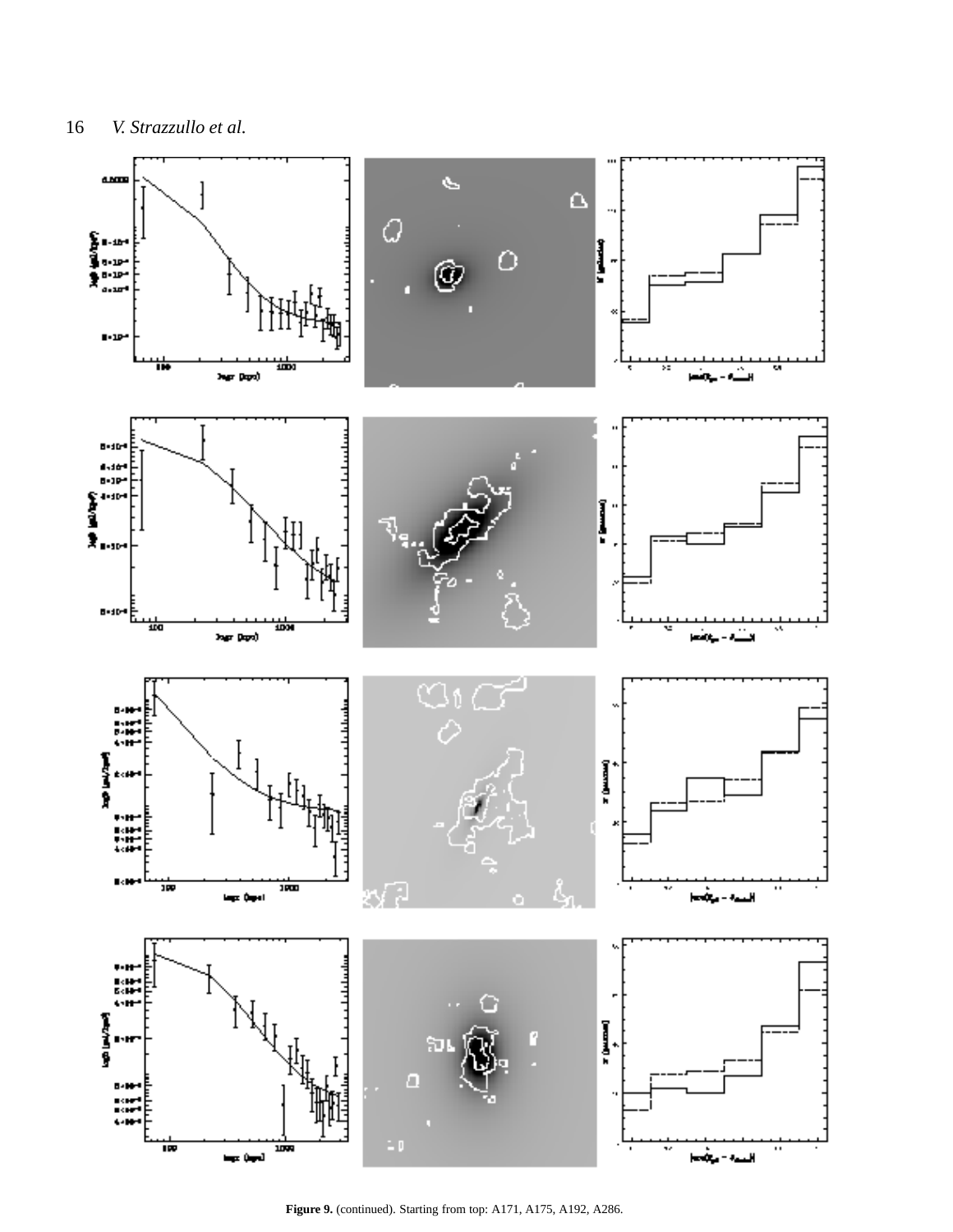

**Figure 9.** (continued). Starting from top: A566, A655, A763, A910.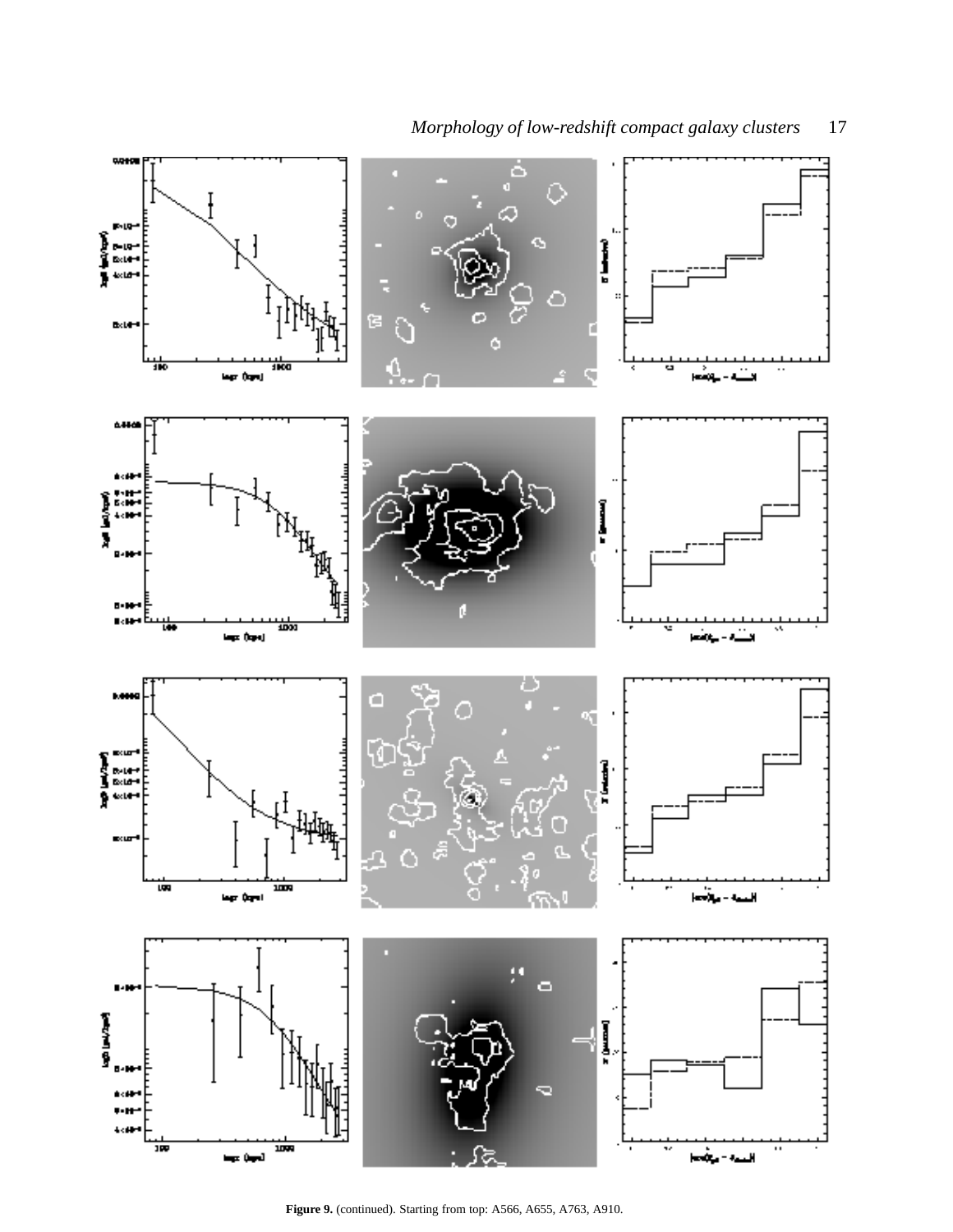

Figure 9. (continued). Starting from top: A971, A1661, A1672, A1677.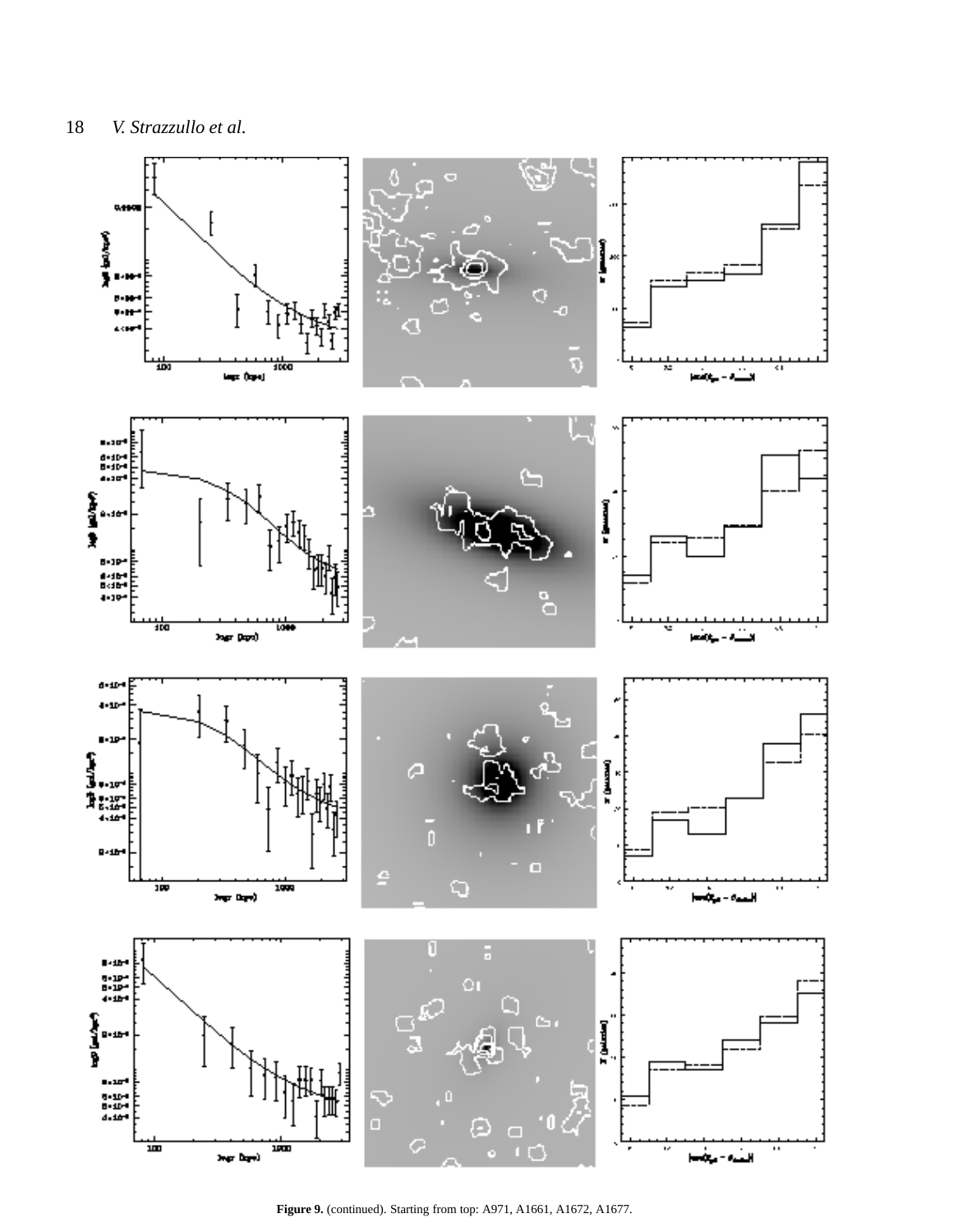

**Figure 9.** (continued). Starting from top: A1835, A1902, A1914, A2061.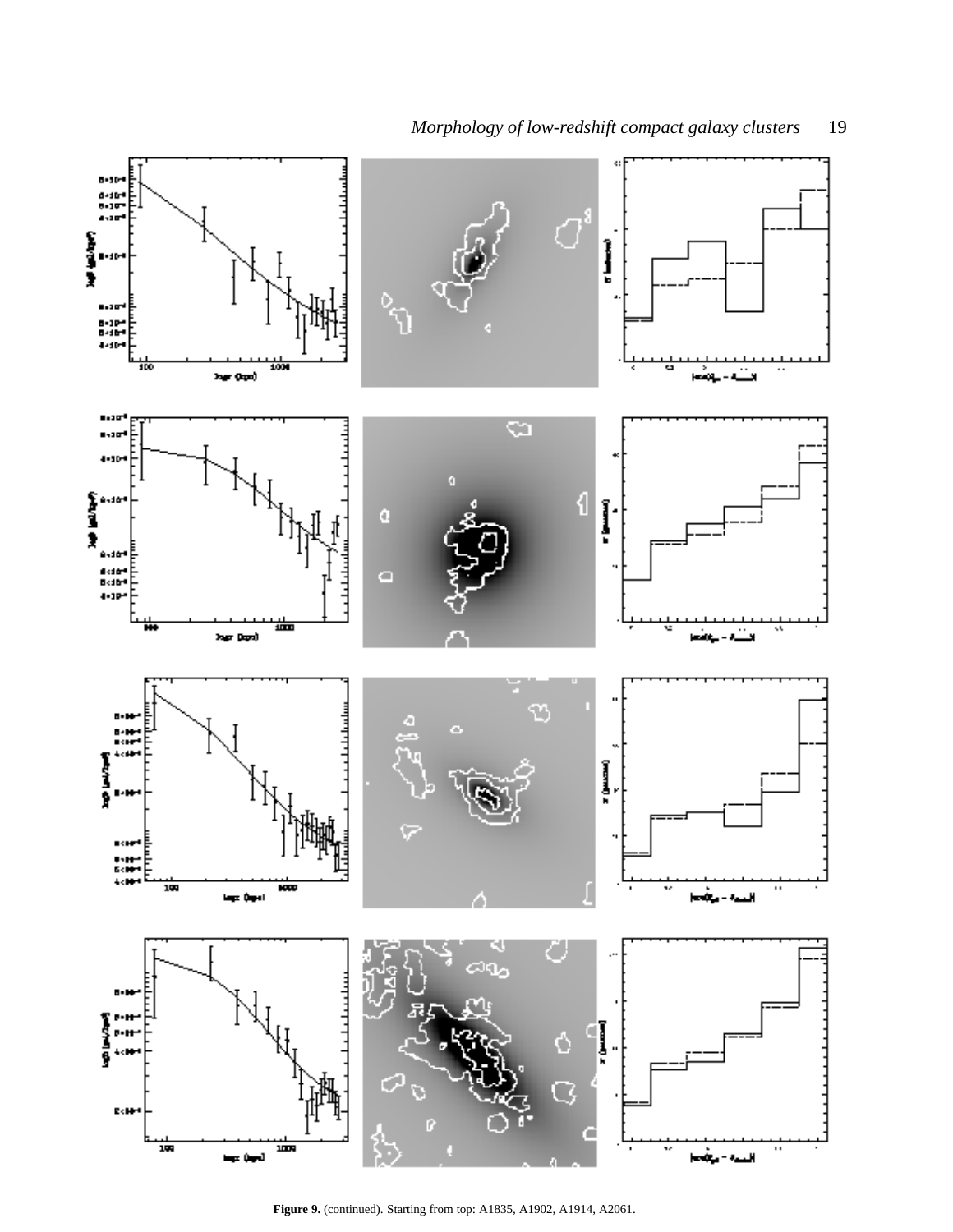

Figure 9. (continued). Starting from top: A2065, A2069, A2083, A2142.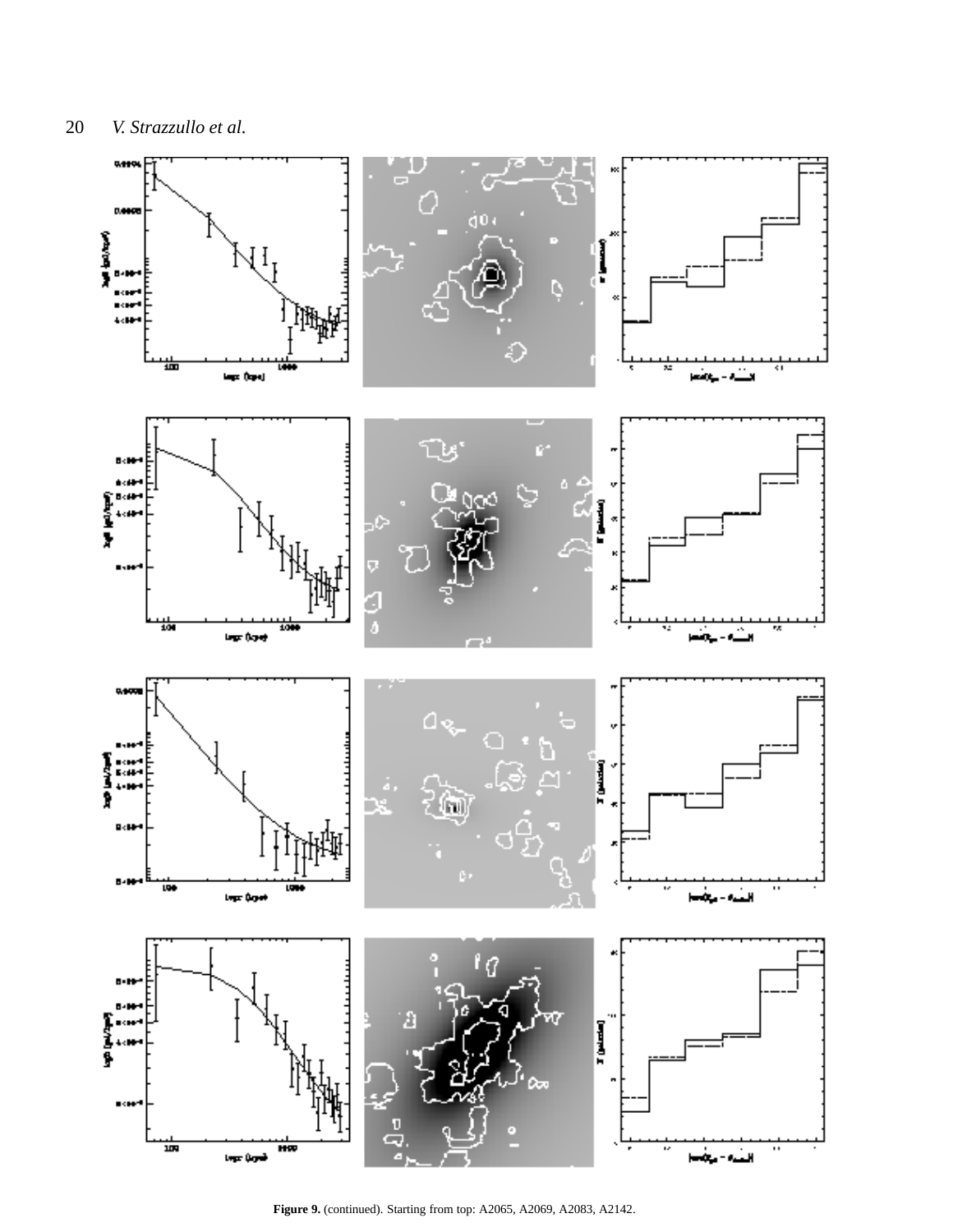<span id="page-20-0"></span>

*Morphology of low-redshift compact galaxy clusters* 21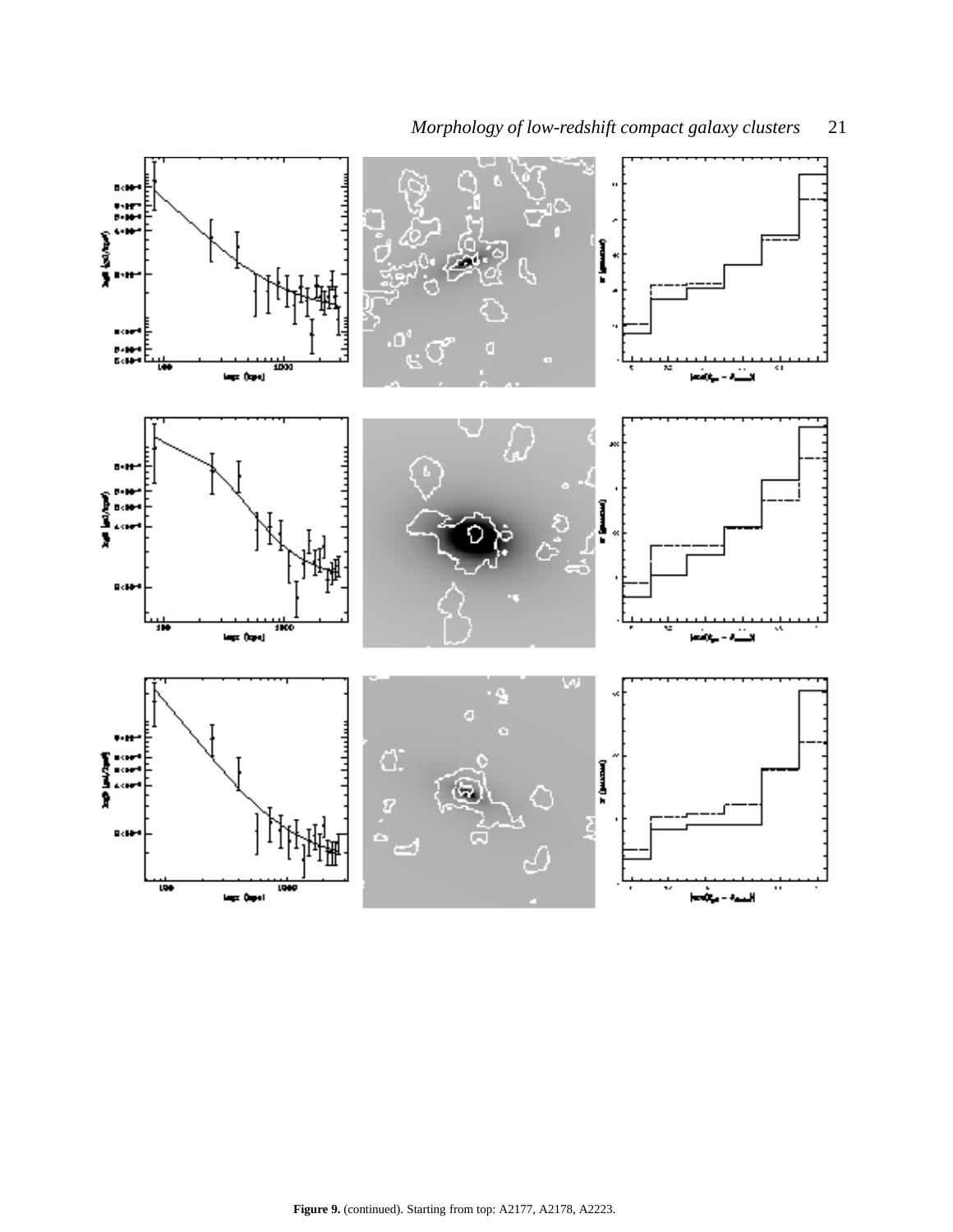

<span id="page-21-0"></span>**Figure 10.** Distributions of the β-model parameters for the compact cluster sample: ellipticity (left),  $\beta$  power-law index (center) and core radius (right). The solid and dashed lines show the results obtained through the fit in the  $6 \times 6$  Mpc<sup>2</sup> and  $3 \times 3$  Mpc<sup>2</sup> regions, respectively.



<span id="page-21-1"></span>Figure 11. Position angles obtained for compact clusters fitting the galaxy distribution within 1.5 Mpc from the cluster centre vs. position angles within 3 Mpc from cluster centre. The open circles refer to clusters for which the position angle of the major axis is poorly determined due to the small ellipticity ( $\epsilon$  < 0.25); the continuous line traces the bisector.



<span id="page-21-2"></span>**Figure 12.** The coupling of core radius and  $\beta$  values. Different symbols show fit results in the three different regions. Solid dots mark the results from the  $6 \times 6$  Mpc<sup>2</sup> region, while triangles and squares mark the results from the  $3 \times 3$  and  $10 \times 10$  Mpc<sup>2</sup> regions respectively.



<span id="page-21-3"></span>Figure 13. Orientation of the cluster dominant galaxies relative to the cluster major axis (clusters for which the position angle is poorly determined (see text and figure [11\)](#page-21-1) are not included).



<span id="page-21-4"></span>**Figure 14.** Comparison of the two richness estimates  $r_A$  ( based on the Abell criterion) and  $r_{LF}$  (based on the clusters luminosity function - see text for details).



<span id="page-21-5"></span>**Figure 15.** Core radius versus cluster richness, for both the Abell and luminosity function richness estimates.